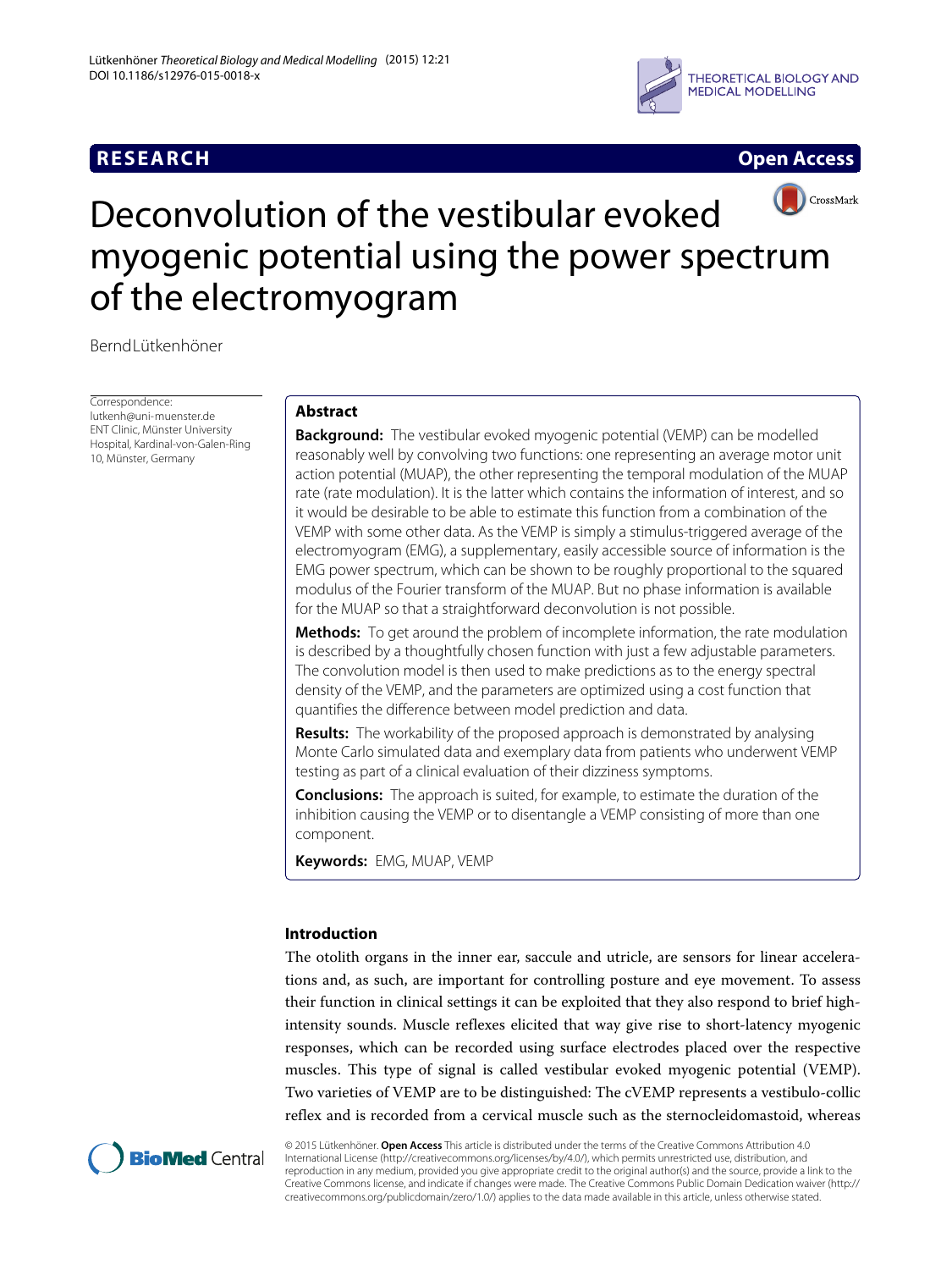the oVEMP represents a vestibulo-ocular reflex and arises from the extraocular muscles [\[1,](#page-17-0) [2\]](#page-17-1). The two signals provide complementary diagnostic information: While the soundevoked cVEMP is assumed to originate primarily in the ipsilateral saccule, the oVEMP is attributed mainly to the contralateral utricle [\[3\]](#page-17-2). Only the cVEMP is considered in this article, but the theoretical framework developed is applicable to the oVEMP as well.

In clinical investigations, the data evaluation is normally confined to determining the amplitudes and latencies of the major peaks of the VEMP, which typically has a sterotyped waveform. However, a deeper understanding of the response can only be obtained with the help of a model. Wit and Kingma [\[4\]](#page-18-0) modelled the electromyogram (EMG) as the sum of motor unit action potentials (MUAP) and explained the VEMP by a brief inhibitory modulation of the firing rates of the motor units. Building on this pioneering work, a convolution equation of the form

<span id="page-1-1"></span>
$$
v(t) = c_v \int_{-\infty}^{\infty} r(t')h(t-t')dt',
$$
\n(1)

was derived, where  $v(t)$  is the VEMP,  $h(t)$  is the MUAP,  $r(t)$  is a function called the rate modulation, and  $c_v$  is a constant factor [\[5\]](#page-18-1). In the frequency domain this equation reads

<span id="page-1-0"></span>
$$
V(f) = cv R(f)H(f),
$$
\n(2)

where *V*, *R*, and *H* are the Fourier transforms of *v*, *r*, and *h*, respectively. The quantity of interest is  $r(t)$ , and therefore the question arises as to how to estimate this quantity from the data. A method presented in a previous article [\[6\]](#page-18-2) exploited the fact that *r*(*t*) effects not only the mean of the EMG, i.e., the VEMP, but causes also a modulation of the variance. Unfortunately, this VEMP-associated variance modulation is not generally workable in standard VEMP investigations, because it typically has a much lower signal to noise ratio than the VEMP itself (as yet, the method was applied only to grandaveraged data). In the present article we therefore exploit a different source of information which promises to be much more robust: the power spectrum of the EMG. A simulation conducted by Wit and Kingma [\[4\]](#page-18-0) suggested that the overall shape of this spectrum corresponds to the energy density spectrum of the MUAP. Thus, by implication, the power spectrum of the electromyogram allows us to estimate  $|H(f)|$ , except for a factor that is essentially independent of frequency. Moreover, from Eq. [\(2\)](#page-1-0) it follows that dividing  $|V(f)|$  by this estimate provides an estimate of  $|R(f)|$ , at least conceptually.

The problem remains that this procedure provides no phase information. A conceivable solution is to resort to higher-order spectra [\[7\]](#page-18-3). However, caution is advised because such spectra are highly susceptible to noise [\[8\]](#page-18-4). One might also consider reconstructing *H*(*f* ) from its modulus by making certain assumptions about the phase. It could be assumed, for example, that  $H(f)$  represents, in good approximation, a minimum phase filter. However, such assumptions would not be well-founded. Therefore yet another approach is proposed here: Assumptions are made about *R*(*f*) rather than *H*(*f*), which appears to be a much easier task. It will be shown that this approach allows us, indeed, to interpret the VEMP using information from the EMG. Depending on the quality of the data, it becomes possible, for example, to estimate the duration of an inhibitory or excitatory modulation and to get hints as to a possible multi-component structure of the VEMP.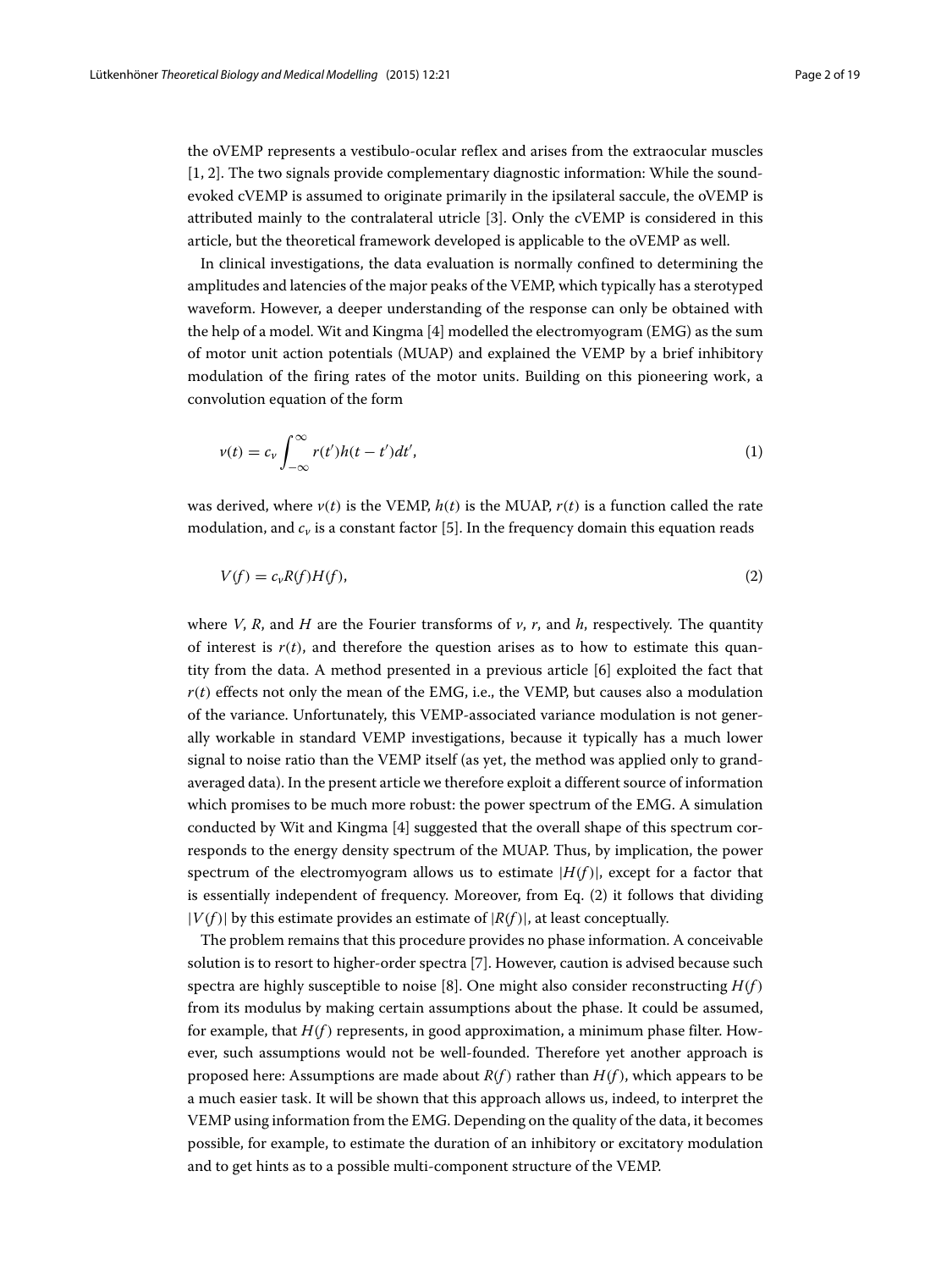#### **Theory**

#### **Power spectral density of the electromyogram**

The relationship between VEMP and EMG spectrum was already addressed in the pioneering modeling study by Wit and Kingma [\[4\]](#page-18-0). Making the assumption that the MUAP waveform is the same for all motor units, the EMG was modelled as

<span id="page-2-3"></span>
$$
s(t) = \sum_{n=1}^{N} a_n h(t - t_n),
$$
\n(3)

where  $N$  is the number of contributing MUAPs, and  $t_n$  and  $a_n$  specify the occurrence time and the amplitude, respectively, of the *n*-th MUAP ( $1 \le n \le N$ ). A time shift by  $t_n$  corresponds to a frequency-domain multiplication by  $e^{-i2\pi f t_n}$  [\[9\]](#page-18-5). Thus, the Fourier transform of *s*(*t*) is

$$
S(f) = A_N(f)H(f) \tag{4}
$$

with

$$
A_N(f) = \sum_{n=1}^N a_n e^{-i2\pi f t_n}.
$$
\n(5)

A simulation by Wit and Kingma [\[4\]](#page-18-0) suggests that  $|S(f)|$  gets its overall shape from the factor  $|H(f)|$  and its noisy character from the factor  $|A_N(f)|$ .

Building on these ideas we will now derive a simple analytical formula for the expected power spectral density of the EMG. We first calculate the expectation of

$$
|A_N(f)|^2 = \left(\sum_{n=1}^N a_n e^{-i2\pi ft_n}\right) \cdot \left(\sum_{n=1}^N a_n e^{i2\pi ft_n}\right).
$$
 (6)

By expanding the product on the right-hand side, gathering terms, and exploiting the relationship between exponential and cosine function, the equation can be rewritten as

<span id="page-2-0"></span>
$$
|A_N(f)|^2 = \sum_{n=1}^N a_n^2 + 2 \sum_{n=1}^{N-1} \sum_{m=n+1}^N a_n a_m \cos \left(2\pi f(t_n - t_m)\right).
$$
 (7)

For the next step it is assumed that both the occurence times and the amplitudes of the MUAPs are identically distributed random variables, that all random variables are independent, and that the numbering of the MUAPs does not imply a specific order. These assumptions ensure that corresponding summands in Eq. [\(7\)](#page-2-0) have the same expectation. The expectation of  $|A_N(f)|^2$  can therefore be calculated from the expectations of representative summands. This way we get

<span id="page-2-1"></span>
$$
E\left[|A_N(f)|^2\right] = NE[a_1^2] + N(N-1)E[a_1]E[a_2]E[\cos(2\pi f(t_1 - t_2))].\tag{8}
$$

As to the cosine term we assume that the MUAP occurrence times are uniformly distributed between  $-T/2$  and  $T/2$ , which means that the time difference between two distinct occurrence times  $(t_1 - t_2)$  in Eq. [\(8\)](#page-2-1)) has the probability density function

$$
f_{\Delta t}(x) = \frac{1}{T} \left( 1 - \frac{|x|}{T} \right),\tag{9}
$$

 $|x|$  < *T*. Calculation of the expectation of the cosine term and introducing the notations  $\bar{a}$  and  $\bar{\bar{a}}^2$  for the expectations of  $a_1$  (or  $a_2$ ) and  $a_1^2$  then finally yields

<span id="page-2-2"></span>
$$
E\left[|A_N(f)|^2\right] = N\bar{\bar{a}}^2 + N(N-1)\bar{a}^2 \text{sinc}^2(\pi f T),\tag{10}
$$

with  $\operatorname{sinc}(x) = \sin(x)/x$ .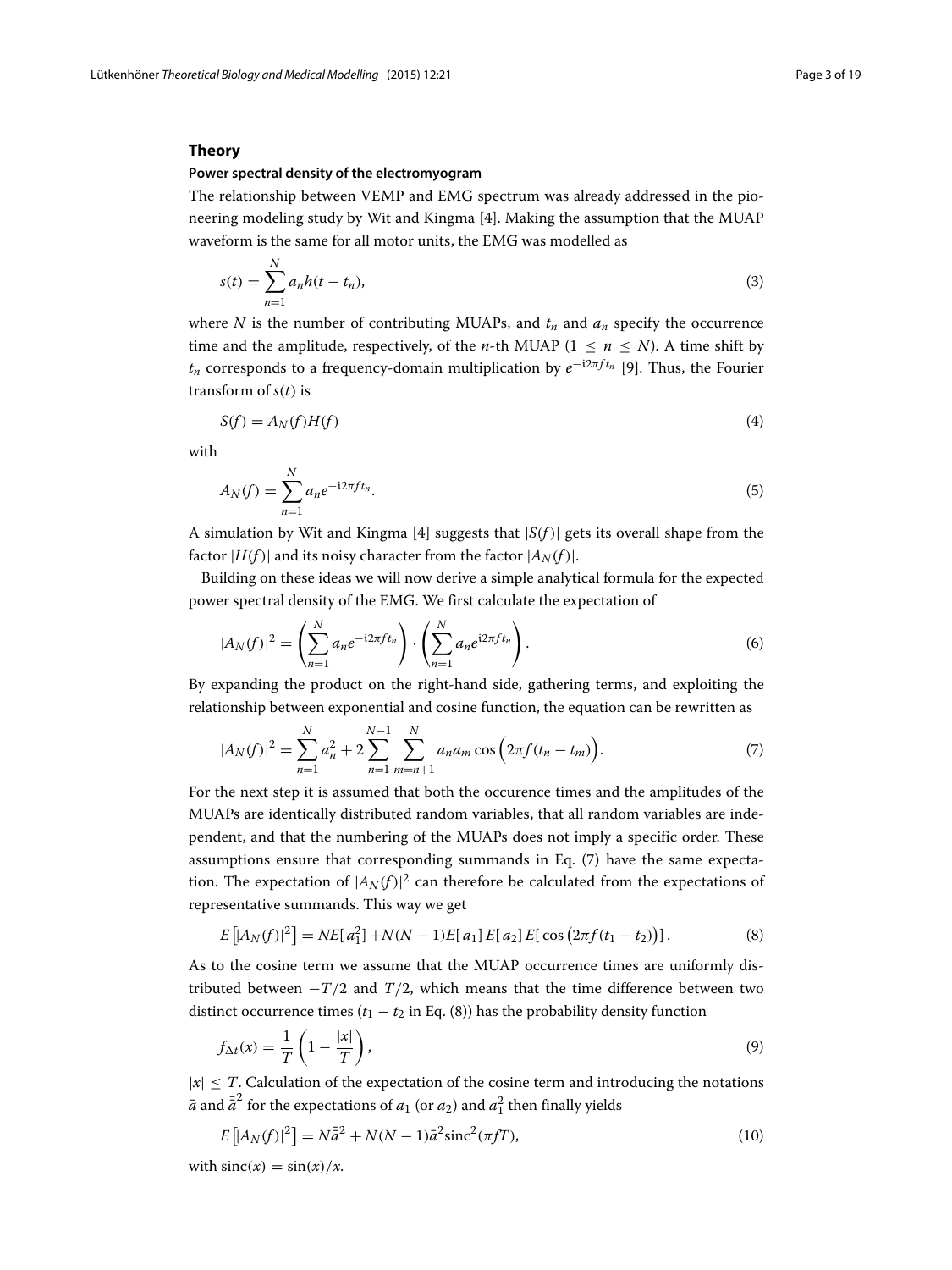The expected power spectral density of the EMG can be calculated from the energy spectral density of a finite sequence of MUAPs,  $|S(f)|^2$ , as

$$
P_s(f) = \lim_{T \to \infty} \frac{E[|S(f)|^2]}{T} = |H(f)|^2 \cdot \lim_{T \to \infty} \frac{E[|A_N(f)|^2]}{T}.
$$
 (11)

If the time *T* is sufficiently long, the second term in Eq. [\(10\)](#page-2-2) is negligible. Moreover, *N* can be replaced by  $\rho_0 T$ , where  $\rho_0$  is the mean MUAP rate. So we finally get

<span id="page-3-1"></span>
$$
P_s(f) = \bar{\bar{a}}^2 \rho_0 |H(f)|^2. \tag{12}
$$

Note that *Ps*(*f*) is to be understood as a two-sided power spectral density. Thus, the total power is obtained by integrating over positive as well as negative frequencies, yielding  $\bar{\bar{a}}^2\rho_0\|H\|_2^2$ , where

$$
||H||_2 = \sqrt{\int_{-\infty}^{\infty} |H(f)|^2 df}
$$
 (13)

is the  $L^2$  norm of  $H(f)$ . As required by Parseval's theorem (see, e.g., [\[9\]](#page-18-5)), this result is consistent with a previous time-domain analysis [\[5\]](#page-18-1), in which the variance of the EMG was shown to be  $\bar{a}^2 \rho_0 \|h\|_2^2$ , where

$$
||h||_2 = \sqrt{\int_{-\infty}^{\infty} h(t)^2 dt}
$$
 (14)

is the  $L^2$  norm of  $h(t)$ .

In practice, the power spectrum has to be estimated from a finite sample of the EMG, and so the question arises whether it is justified to neglect the second term on the right-hand side of Eq. [\(10\)](#page-2-2). As  $\bar{a}$  and  $\bar{a}$  typically have about the same value, the condition to be fulfilled is  $N/(\pi f T)^2 \ll 1$ . With  $N = \rho_0 T$ , as already assumed above, the condition can be rewritten as  $f^2 \gg \rho_0/(\pi^2 T)$ . Making the more or less realistic assumptions  $\rho_0 = 1000 \text{ s}^{-1}$ (see, e.g., [\[4\]](#page-18-0)) and *T* = 10 s, the requirement can be approximated as  $f^2 \gg 10 \text{ s}^{-2}$ . This simple estimation suggests that proportionality between  $|H(f)|^2$  and power spectrum of the EMG can be expected only at sufficiently high frequencies. In this article we generally choose a lower frequency limit of 10 Hz.

#### **Optimization problem**

Conceptually, the goal is to solve Eq. [\(2\)](#page-1-0) for *R*(*f*). However, this cannot be accomplished in a direct way because only the magnitude of  $H(f)$  can be estimated from the EMG. We overcome the problem of incomplete information by assuming that  $R(f)$  is a well-defined function with some unknown parameters. Taking the square root of the estimated EMG power spectral density as an estimate of the magnitude of the Fourier transformed MUAP (denoted as  $|H(f)|$  in what follows), the magnitude of the Fourier transformed VEMP can be predicted as

$$
|\hat{V}(f)| = |\bar{H}(f)| \cdot |R(f)|. \tag{15}
$$

The function  $R(f)$  can be optimized, then, by relating this prediction to the VEMP actually measured. More precisely, optimal parameter values for *R*(*f*) can be determined by minimizing a cost function of the form

<span id="page-3-0"></span>
$$
Q_{\kappa,\lambda} = \int_{f_{\min}}^{f_{\max}} \left| \left( \frac{|\bar{V}(f)|}{\|\bar{V}\|_{*}} \right)^{\kappa} - \left( \frac{|\hat{V}(f)|}{\|\hat{V}\|_{*}} \right)^{\kappa} \right|^{1/2} df, \tag{16}
$$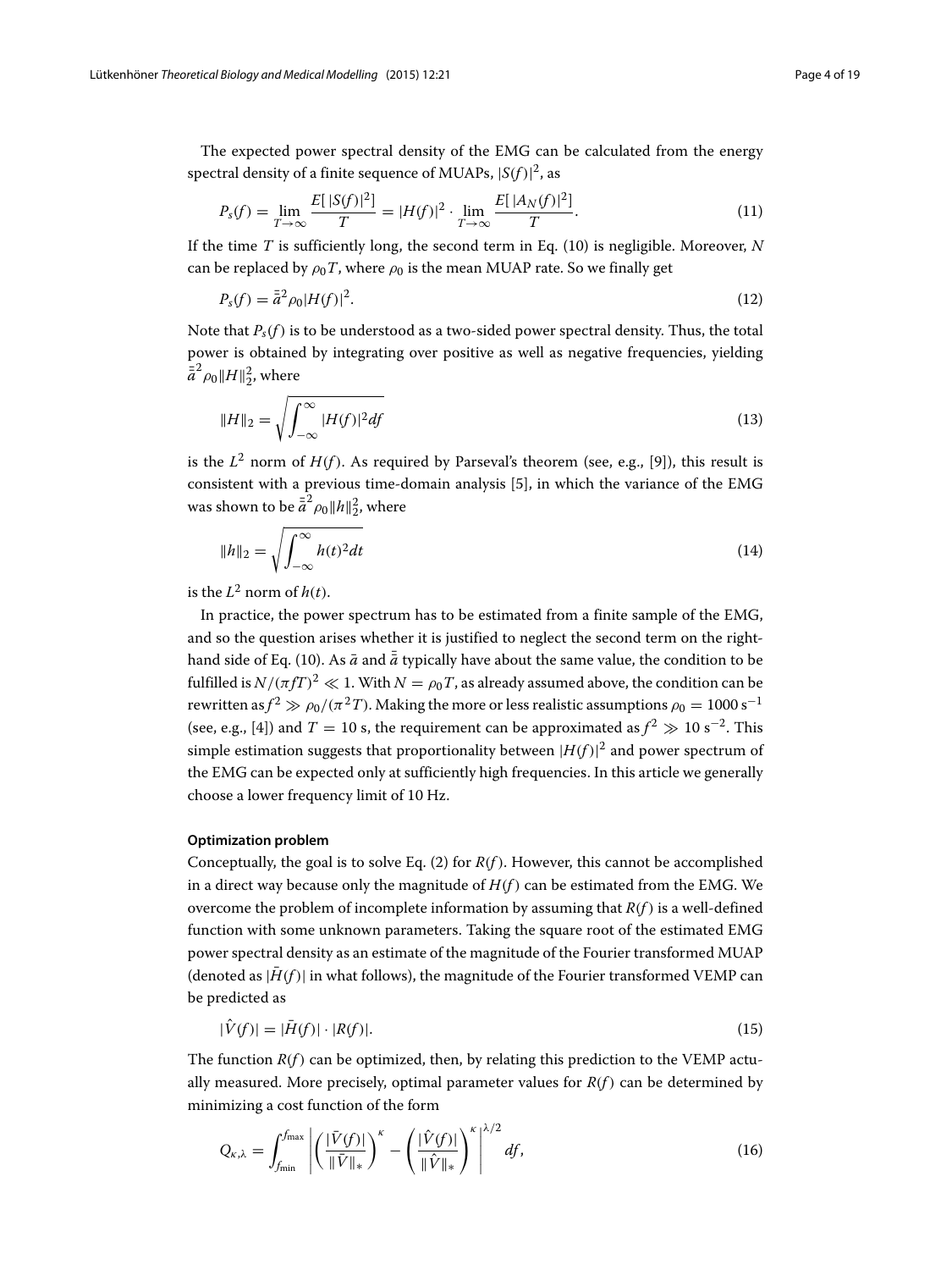where  $\bar{V}(f)$  is the Fourier transform of the measured VEMP, and  $\|.\|_*$  is a norm defined as

$$
||X||_{*} = \sqrt{\int_{f_{\min}}}^{f_{\max}} |X(f)|^2 df.
$$
 (17)

For symmetry reasons there is no need to consider negative frequencies. A lower frequency limit, *f*min, is defined to avoid the problem considered at the end of the previous subsection. Defining an upper frequency limit, *f*max, may be useful to exclude noise outside the frequency range of interest. The normalization overcomes the problem that  $|\hat{V}(f)|$  is arbitrarily scaled. The nature of the cost function can be varied by means of the parameters  $\kappa$  and  $\lambda$ , which are assumed to be integers. Extensive simulations (presented below) suggest that, all in all, the cost function *Q*2,1 is a good default choice.

#### **Modelling the rate modulation**

The function to be optimized, *R*(*f*), is conveniently defined as the Fourier transform of a rate modulation designed in the time-domain. As in a previous article [\[6\]](#page-18-2), the function

<span id="page-4-0"></span>
$$
r(t) = \sum_{k=1}^{K} r_k \exp\left(-\frac{1}{2}\left(\frac{t - t_k}{\tau_k}\right)^2\right)
$$
(18)

is chosen, which means that the rate modulation is modelled as a sequence of *K* Gaussian pulses. The parameters  $t_k$ ,  $r_k$ , and  $\tau_k$  determine the time, the amplitude, and the width of the *k*-th peak ( $1 \leq k \leq K$ ). A positive value of  $r_k$  indicates excitation, whereas a negative value indicates inhibition. The Fourier transform of  $r(t)$  is

$$
R(f) = \sqrt{2\pi} \sum_{k=1}^{K} r_k \tau_k \exp\left(-2\pi^2 f^2 \tau_k^2 - i2\pi f t_k\right).
$$
 (19)

This function has more parameters than can be determined by minimizing the right-hand side of Eq. [\(16\)](#page-3-0). The reason is that  $r(t)$  is in this context indistinguishable from  $c \cdot r(t - t_0)$ , assuming  $c \neq 0$ . We fix this problem by setting  $r_1 = -1$  and  $t_1 = 0$ . Thus, in the simplest case  $(K = 1)$  there is only a single parameter to be optimized:  $\tau_1$ .

Examplary rate modulation functions are shown in Fig. [1.](#page-5-0) To facilitate the comparison, the functions were normalized using the  $L^2$  norm. The squared  $L^2$  norm of *r* (respectively *R*) can be shown to be

$$
||r||_2^2 = ||R||_2^2 = \sqrt{2\pi} \sum_{k=1}^K \sum_{l=1}^K r_k r_l \frac{\tau_k \tau_l}{\sqrt{\tau_k^2 + \tau_l^2}} \exp\left(-\frac{(t_k - t_l)^2}{2(\tau_k^2 + \tau_l^2)}\right).
$$
 (20)

The three rate modulation functions presented in Fig. [1](#page-5-0)[a](#page-5-1) agree regarding the first peak, for which we assumed  $r_1 = -1$ ,  $t_1 = 0$ , and  $\tau_1 = 2$  ms (the apparent minor differences between the curves go back to the normalization). While the grey curve shows only this one peak, the other two curves show a second peak of opposite polarity, centered at  $t_2 = 20$  ms. In the case of the solid black curve we assumed  $\tau_2 = \tau_1$ , whereas in the case of the dashed curve we assumed  $\tau_2 = 2\tau_1$ . Moreover, as to the peak amplitude we assumed  $r_2 \tau_2 = 0.8$  ms, which ensures that the area under the second peak is the same for the two cases.

The differences in the time domain are paralleled by characteristic differences in the frequency domain (Fig. [1](#page-5-0)[b\)](#page-5-1). For the single-peaked rate modulation, the magnitude of the Fourier transform is bell-shaped (grey curve), whereas the other two curves appear to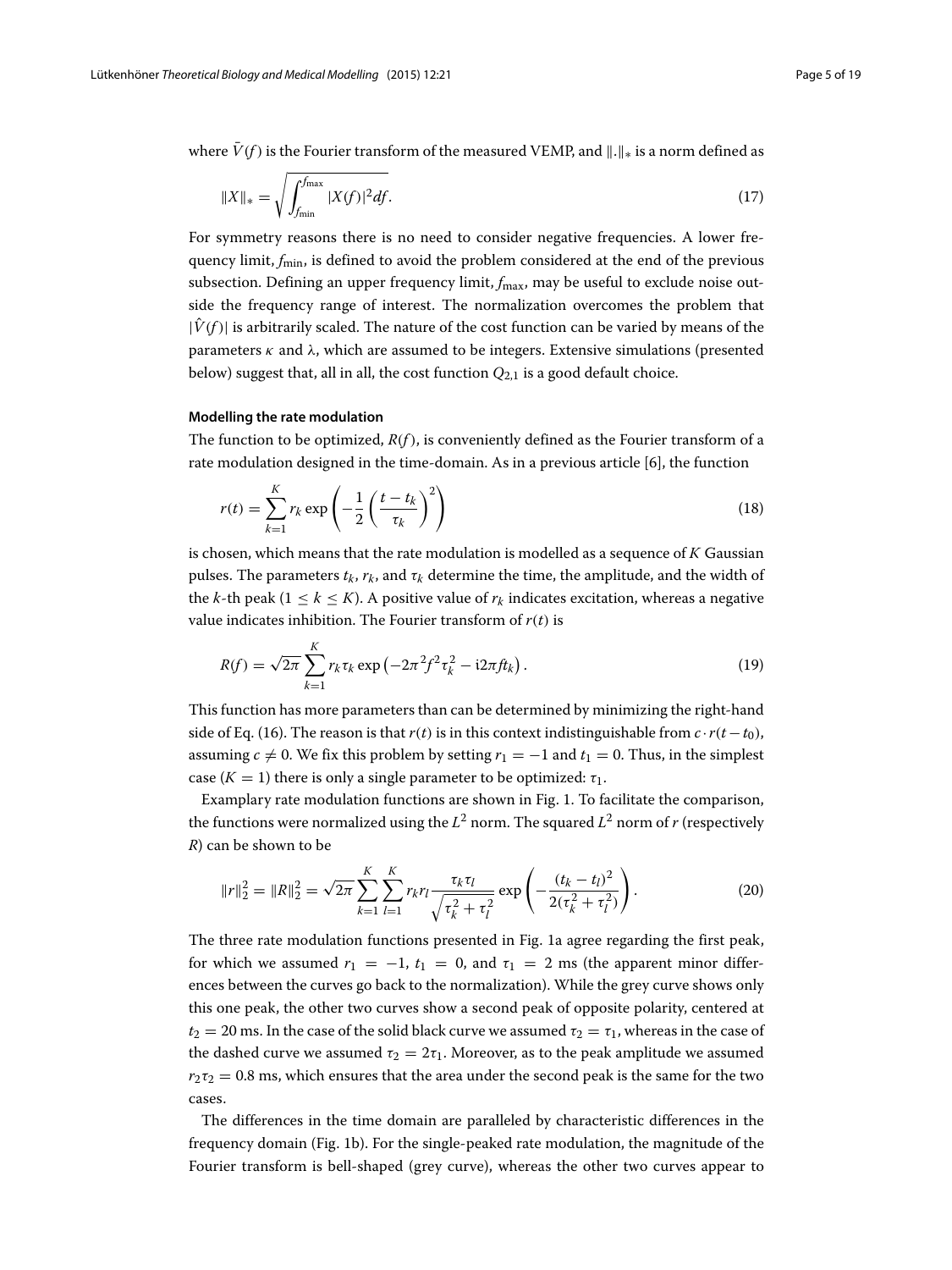

<span id="page-5-1"></span><span id="page-5-0"></span>oscillate around this curve. Analytical considerations help to understand this observation. For  $K = 2$  and  $\tau_1 = \tau_2 = \tau$  we get

<span id="page-5-2"></span>
$$
|R(f)| = \sqrt{2\pi} \tau \exp\left(-2\pi^2 f^2 \tau^2\right) \sqrt{r_1^2 + r_2^2 + 2r_1 r_2 \cos\left(2\pi f (t_2 - t_1)\right)}.
$$
 (21)

The exponential term clearly explains the bell shape of the grey curve, whereas the cosine term explains the oscillations of the other two curves. Equation [\(21\)](#page-5-2) predicts a spectral minimum at  $f = 1/(t_2 - t_1)$ , which is 50 Hz in the present example. This minimum is a potentially important fingerprint when analysing and interpreting real data. Hence, it is noteworthy that the minimum is found also in the dashed curve, although the assumption  $\tau_1 = \tau_2$ , on which Eq. [\(21\)](#page-5-2) is based, is not fulfilled.

Figure [1](#page-5-0)[c](#page-5-1) illustrates how the magnitude of the Fourier transform depends on the parameter  $\tau$ , which was varied between 1 and 8 ms. All curves refer to a single-peaked rate modulation; the grey curve ( $\tau = 2$  ms) is identical with the grey curve in Fig. [1](#page-5-0)[b.](#page-5-1) A comparison of the curves for  $\tau = 2$  ms and  $\tau = 4$  ms gives a hint as to why the oscillation of the dashed curve in Fig. [1](#page-5-0)[b](#page-5-1) fades more rapidly with increasing frequency than does the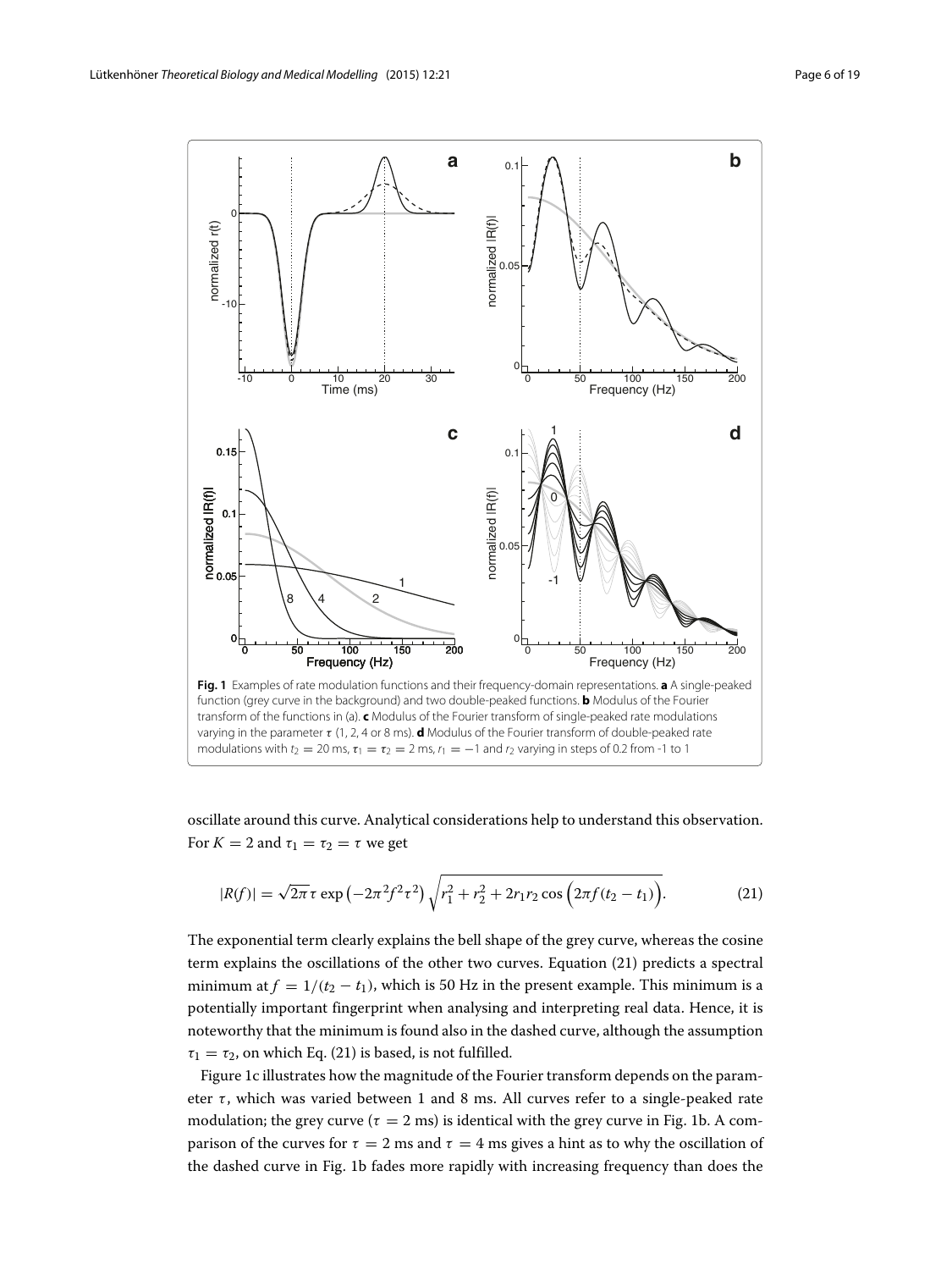oscillation of the solid black curve: The broader the second peak is in the time domain, the less does it contribute to higher frequencies.

In Fig. [1](#page-5-0)[d,](#page-5-1) the parameter  $r_2$  was systematically varied between -1 and 1, whereas  $\tau_2$ was kept constant at 2 ms. The thick grey curve, representing the case  $r_2 = 0$ , is again identical with the bell-shaped grey curve in Fig. [1](#page-5-0)[b,](#page-5-1) whereas the black and the thin grey curves were obtained for  $r_2 > 0$  and  $r_2 < 0$ , respectively. As to be expected in view of Eq.  $(21)$ , the parameter  $r_2$  determines magnitude and polarity of the deviation from the bell-shaped "baseline".

### **VEMP deconvolution**

The optimization procedure described above was devised to deal with the problem that only the magnitude of  $H(f)$  can be estimated from the EMG. Having completed the parameter optimization, the missing phase information can be obtained as well, if desired. According to Eq. [\(2\)](#page-1-0),  $H(f)$  could be estimated as  $\overline{V}(f)/R(f)$ , except for a constant factor. But such a direct approach might lead to problems at frequencies where  $|R(f)|$  is close to zero, because noise would be enormously amplified. The problem can be avoided by using the estimator

<span id="page-6-0"></span>
$$
\hat{H}(f) = \frac{1}{1 + \epsilon R_{\text{max}}^2 / |R(f)|^2} \cdot \frac{\bar{V}(f)}{R(f)},\tag{22}
$$

where  $R_{\text{max}}$  is the maximum value of  $|R(f)|$  and  $\epsilon \ll 1$  is a positive real number. The first factor has basically no effect for  $|R(f)|^2 \gg \epsilon R_{\max}^2$ , whereas for  $|R(f)|^2 \ll \epsilon R_{\max}^2$  it causes  $|\hat{H}(f)|$  to have a value close to zero. Lütkenhöner and Basel [\[6\]](#page-18-2) showed that this kind of regularization can be understood as optimal (Wiener) filtering. In this article we defined  $\epsilon$  as  $10^{-2}$ .

#### **Non-uniqueness**

The setup of the optimization procedure already accounted for the fact that the rate modulation can only be determined up to an unknown scale factor and that any time shift of the rate modulation can be compensated for by a reverse time shift of the MUAP. But there is yet another kind of non-uniqueness inherent to the inverse problem considered here: Time reversal of the rate modulation function, which in the frequency domain corresponds to substituting *R*(*f*) by its complex conjugate,  $R^*(f) = |R(f)|e^{-i \arg(R(f))}$ , has no effect on the cost function defined in Eq. [\(16\)](#page-3-0). Using  $R^*(f)$  rather than  $R(f)$  in Eq. [\(22\)](#page-6-0) yields  $\hat{H}_{R^*}(f) = \hat{H}(f)e^{2i \arg(R(f))}$ . The fact that  $\hat{H}(f)$  and  $\hat{H}_{R^*}(f)$  usually differ fundamentally could help to resolve the ambiguity related to time reversal, provided that a rough idea about the phase of  $H(f)$  is available. For example, it might be reasonable to assume that *H*(*f*) more likely resembles a minimum rather than a maximum phase filter.

#### **Simulation results**

#### **Simple Gaussian model**

In the simplest case, the rate modulation specified in Eq. [\(18\)](#page-4-0) consists of a single component, and only the parameter  $\tau_1 = \tau$  has to be estimated from the data. Such a situation is considered in Fig. [2.](#page-7-0) In the time-domain representation on the left, the rate modulation  $r(t)$  is shown as a dashed curve, the MUAP  $h(t)$  as a black solid curve, and the VEMP  $v(t)$ as a gray curve. The MUAP has the shape proposed by Wit and Kingma [\[4\]](#page-18-0). With regard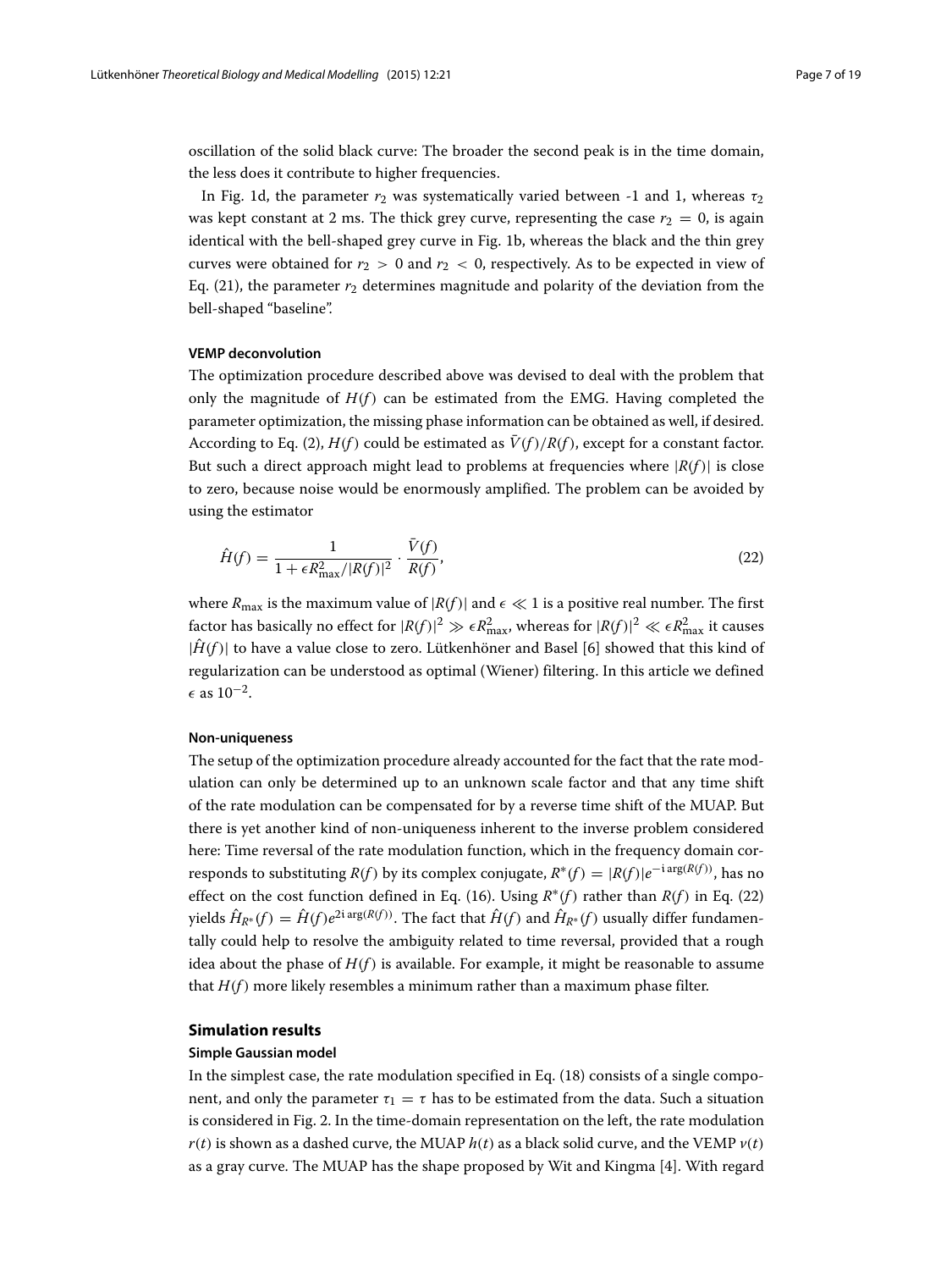

<span id="page-7-0"></span>to Eq. [\(24\)](#page-15-0), which can be found below in the section ["Methods"](#page-15-1), this means  $\theta_1 = \theta_2 = \theta$ . Lütkenhöner and Basel [\[10\]](#page-18-6) showed that the VEMP obtained by convolving such a MUAP with a Gaussian pulse is described by the same function as the MUAP itself, except that  $\theta$ has to be replaced by

<span id="page-7-1"></span>
$$
\theta_{\nu} = \sqrt{\theta^2 + \tau^2}.\tag{23}
$$

In the present example,  $\tau$  and  $\theta$  have the values 3 and 4 ms, respectively, so that  $\theta_{\nu}$  is 5 ms. The extrema of  $h(t)$  and  $v(t)$  are found at the times  $\pm\theta$  and  $\pm\theta_v$ , respectively (dotted vertical lines).

Calculating the modulus of the Fourier transform yields the curves shown on the right of Fig. [2.](#page-7-0) In view of the above time-domain considerations it is not surprising that the curves for MUAP (black) and VEMP (gray) are similar. The differences between these curves can be exploited to draw conclusions as to the rate modulation. This is most easily done by comparing the locations of the spectral maxima, which, for the situation considered here, are found at the frequencies  $1/(2\pi\theta)$  and  $1/(2\pi\theta_v)$ , respectively [\[10\]](#page-18-6). Numerical evaluation yields 39.8 and 31.8 Hz, respectively (dotted vertical lines). By reversing the line of thought, the frequencies of experimentally determined spectral maxima of MUAP and VEMP can be converted into estimates of  $\theta$  and  $\theta_{\nu}$ , and  $\tau$  can subsequently be calculated using Eq. [\(23\)](#page-7-1).

But relying on a single feature is generally not to be recommended when dealing with real data. A more faithful estimate of  $\tau$  is obtained by minimizing a cost function as in Eq. [\(16\)](#page-3-0). Extensive simulations were performed to answer the question as to what cost function is the most advantageous one. As distinct from Fig. [2,](#page-7-0) the rate modulation was scaled so that the peak value was  $r_1(0) = -0.5$ . Moreover, the MUAP rate  $\rho_0$  was set to  $1000$  s $^{-1}$ , 100 VEMPs were elicited at a rate of 4 s $^{-1}$ , and the simulated EMG was sampled at a rate of 2000 s−1. All in all, 10,000 Monte Carlo experiments were carried out, and in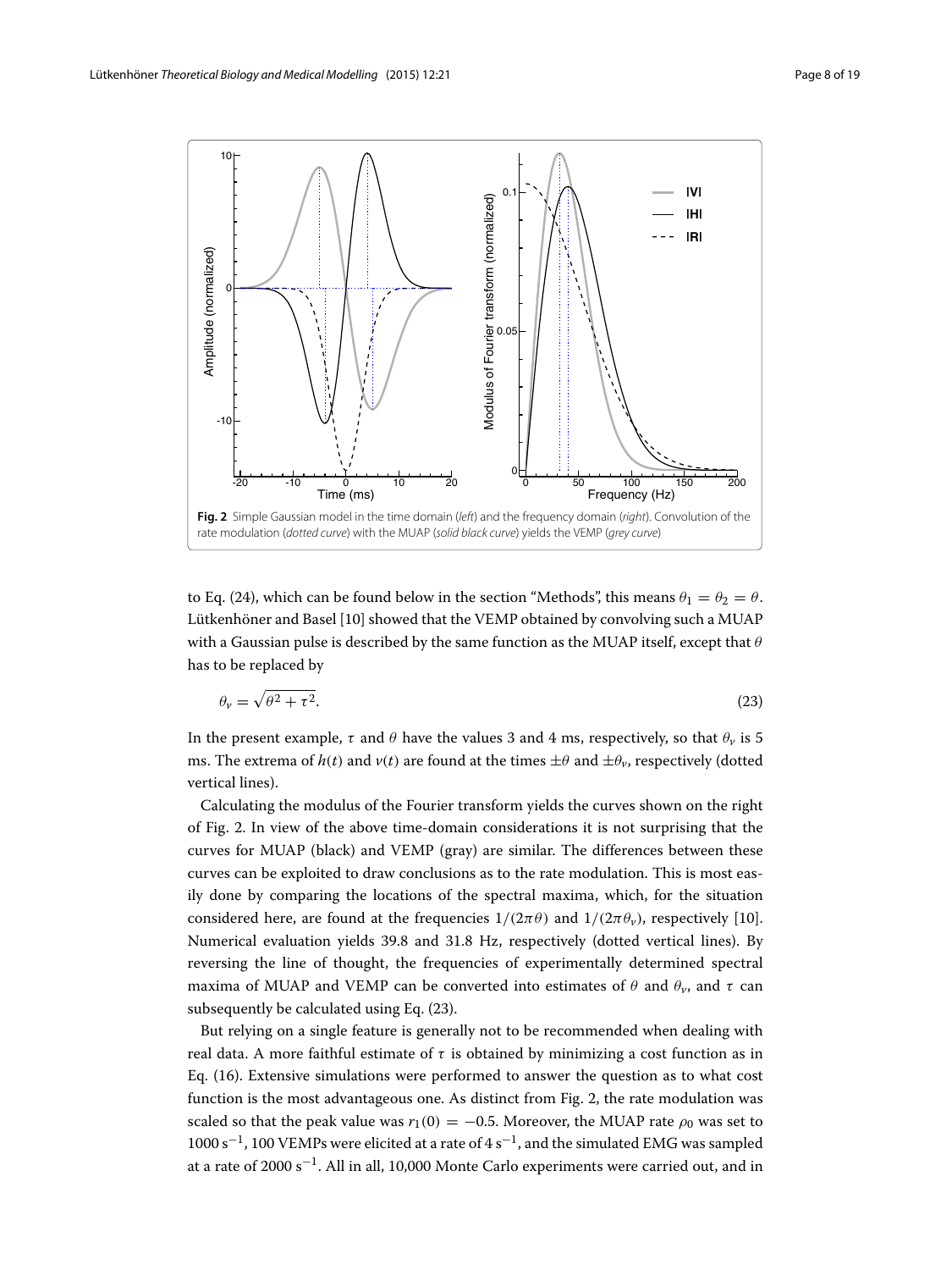each case the parameter  $\tau$  was optimized using various cost functions. Thus, in the end, 10,000 estimates of  $\tau$  were obtained for each of the investigated cost functions. Table [1](#page-8-0) summarizes the results of a statistical analysis of these data. Each column corresponds to a specific cost function. A comparison of the median and the mean of the estimated  $\tau$  with the true value (3 ms) suggests that the least biased estimate is obtained by minimizing the cost function  $Q_{2,1}$ . On the other hand, minimization of the cost function  $Q_{1,2}$  resulted in the smallest standard deviation (SD) as well as the smallest root-mean-square deviation (RMSD) between estimated and true  $\tau$ .

#### **More sophisticated model**

While the simple Gaussian model appears to be ideally suited for getting a first understanding of the relationship between MUAP and VEMP, the underlying assumptions are relatively special. Therefore another, more sophisticated model will be investigated now. The model itself is illustrated by the thick grey curves in the background of Fig. [3.](#page-9-0) The two-component rate modulation shown in Fig. [3](#page-9-0)[a](#page-9-1) was calculated using Eq. [\(18\)](#page-4-0), with  $r_1 = -1, r_2 = 0.25, \tau_1 = 2$  ms,  $\tau_2 = 4$  ms,  $t_1 = 0$ , and  $t_2 = 20$  ms. The *L*<sup>2</sup>-normalized MUAP function shown in Fig. [3](#page-9-0)[b](#page-9-1) was calculated using Eq. [\(24\)](#page-15-0), which can be found below in the section ["Methods"](#page-15-1) (the parameters were  $\theta_1 = 4$  ms and  $\theta_2 = 5$  ms; moreover, the curve was time-shifted by 17.5 ms). Convolution of rate modulation and MUAP yields the VEMP shown as a grey curve in the background of Fig. [3](#page-9-0)[c.](#page-9-1) The gray curves on the right side of the figure show the modulus of the Fourier transform for the corresponding curves on the left side.

The grey curves in Fig. [3](#page-9-0) visualize theoretical functions which are, of course, not available when dealing with real data. Instead, the analysis has to begin with two curves that are generally quite noisy: the estimated VEMP and the estimated power spectral density of the EMG. Here we consider the square root of the latter, which serves as a surrogate for the modulus of the Fourier transform of the MUAP. The examples shown as black curves in Fig. [3](#page-9-0)[c](#page-9-1) and [3](#page-9-0)[e,](#page-9-1) respectively, were obtained by Monte Carlo simulation. As in the simulations before, the MUAP rate  $\rho_0$  was set to 1000 s<sup>-1</sup>, the data was sampled at a rate of 2000 s<sup>-1</sup>, and stimuli were presented at a rate of 4 s<sup>-1</sup>. The number of stimulus presentations was raised to 200, though. In accordance with the Theory section of the article, where it was explained that the EMG power spectrum is basically proportional to the energy spectral density of the MUAP, the grey curve in the background of Fig. [3e](#page-9-0) appears, indeed, as a smoothed version of the black curve.

What remains to be done now is to choose a rate modulation so that, in the frequencydomain, multiplication with the estimate obtained for the MUAP (square root of the EMG

| Table 1 Estimation of the parameter $\tau$ of the simple Gaussian model |  |                 |          |          |  |
|-------------------------------------------------------------------------|--|-----------------|----------|----------|--|
|                                                                         |  | O <sub>12</sub> | $Q_{14}$ | $Q_{21}$ |  |

<span id="page-8-0"></span>

|             | Y1.1 | Y1.2 | $Q_{1,4}$ | Y2.1 | -22.2 | Q <sub>2.4</sub> |
|-------------|------|------|-----------|------|-------|------------------|
| Median      | 2.47 | 2.61 | 2.70      | 2.80 | 2.70  | 2.61             |
| Mean        | 2.49 | 2.65 | 2.71      | 2.83 | 2.74  | 2.62             |
| <b>SD</b>   | 0.62 | 0.59 | 0.68      | 0.72 | 0.83  | 0.97             |
| <b>RMSD</b> | 0.80 | 0.69 | 0.74      | 0.74 | 0.87  | .04              |

The parameter estimation was performed using six different cost functions. Based on 10,000 simulated experiments, the median, the mean, the standard deviation (SD) and the root-mean-square deviation (RMSD) of the estimated  $\tau$  were estimated (true value: 3 ms). The optimal result for each measure, which is the least biased median or mean and the smallest SD or RMSD, is shown in bold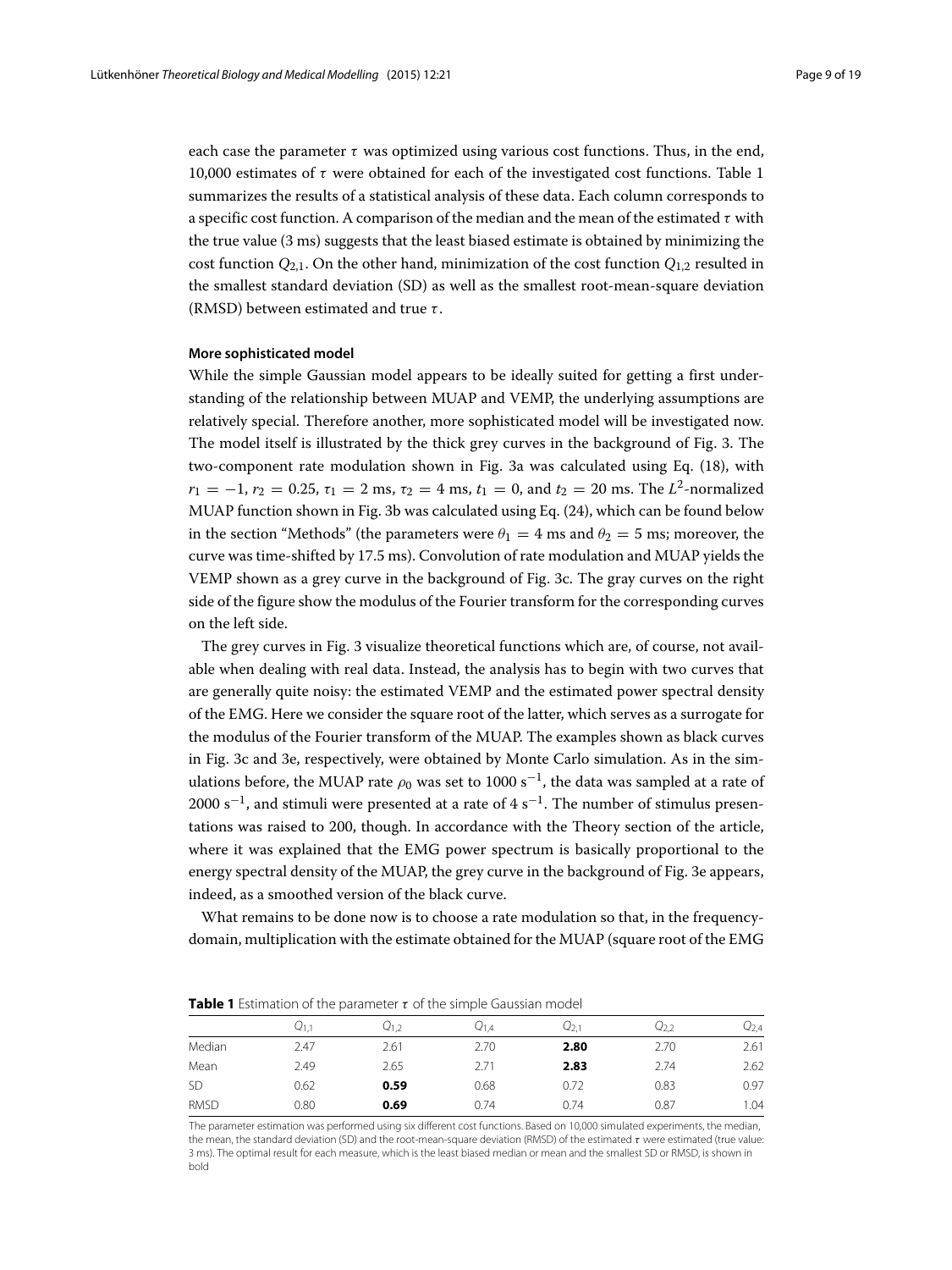

<span id="page-9-1"></span><span id="page-9-0"></span>simulated data. They show the estimated VEMP and the square root of the normalized EMG power spectrum, respectively. The latter is used as a surrogate for the modulus of the Fourier transform of the MUAP. The rate modulation shown in **a** and **d** was estimated by minimizing the cost function Q2,1 (see Eq. [\(16\)](#page-3-0)). Loosely speaking, the rate modulation was chosen so that the frequency-domain representation of the predicted VEMP (shown as a dotted (red) curve in **f**) optimally corresponded to the modulus of the Fourier transform of the measured VEMP (black curve). Deconvolution of the measured VEMP with the estimated rate modulation yielded an estimate of the MUAP (dashed curve in **b**)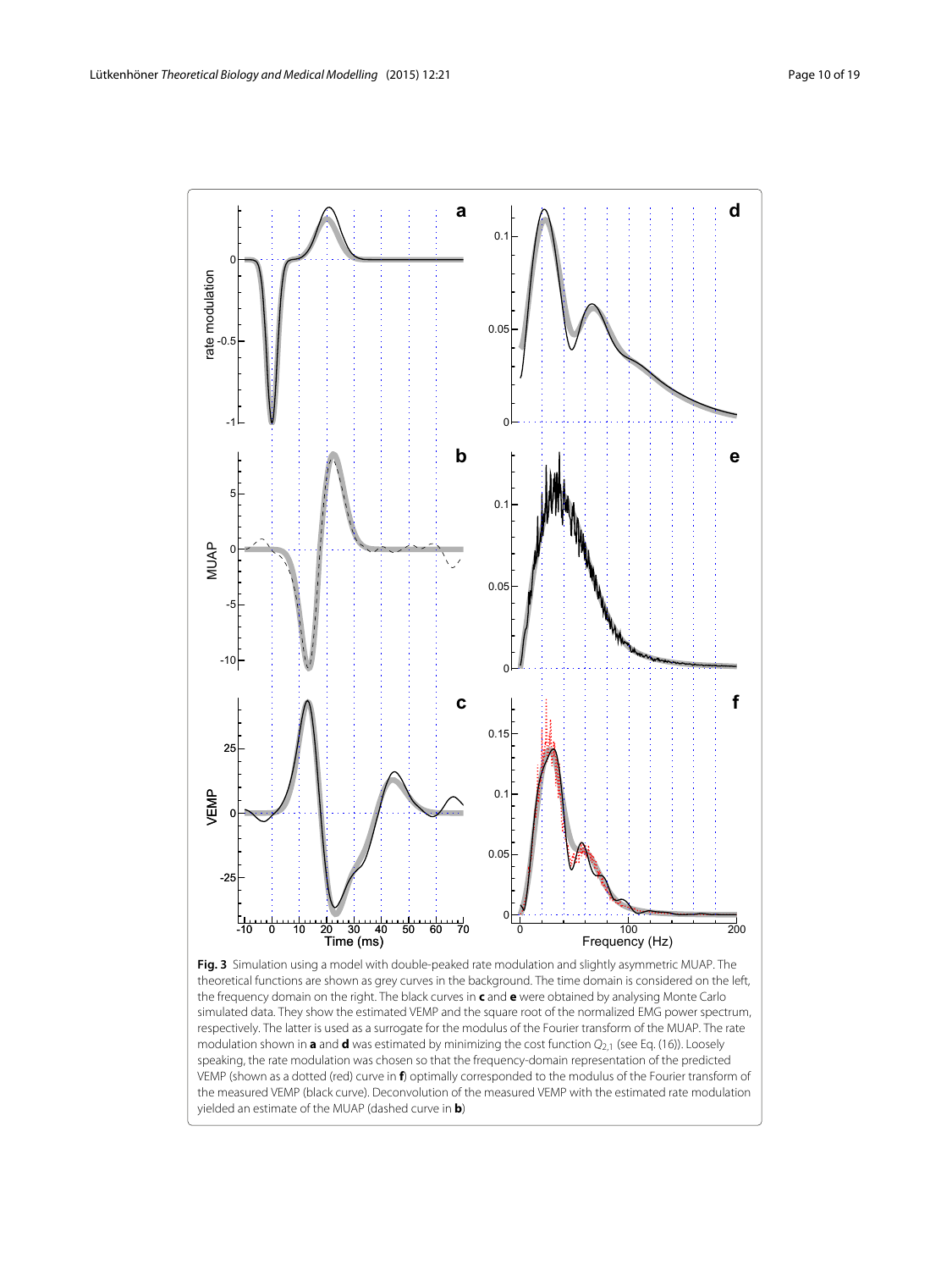power) optimally fits the observed VEMP. The frequency-domain representation of the VEMP is shown as a black curve in Fig. [3](#page-9-0)[f,](#page-9-1) whereas the best fitting model (the one that minimizes the cost function  $Q_{2,1}$ ) is represented by the dotted (red) curve. The corresponding rate modulation, represented by the black curve in Fig. [3](#page-9-0)[a,](#page-9-1) is in good agreement with the theoretical counterpart (grey curve).

Estimation of the MUAP function  $h(t)$  is optional, but can help to check the plausibility of the rate modulation obtained. The dashed curve in Fig. [3](#page-9-0)[b](#page-9-1) shows the Fourier transform of  $\hat{H}(f)$  as calculated using Eq. [\(22\)](#page-6-0). The curve apparently agrees well with the theoretical counterpart (grey curve).

To get a more representative view, the Monte Carlo experiment considered in Fig. [3](#page-9-0) was repeated 10,000 times, and as in the case of the simple Gaussian model considered before, the parameter estimation was done with different cost functions. A statistical evaluation of the results is provided in Table [2.](#page-10-0) The table is analogous to the previous one, except that there are four parameters rather than one. The optimal result in each row (median or mean showing the smallest deviation from the true value; smallest SD or RMSD) is shown in bold. In the majority of cases the optimal result was obtained for the cost function  $Q_{2,1}$ , and if another cost function performed better, the advantage was generally small (even marginal in the case of the parameter  $r_2$ ). Thus, all in all, the cost function  $Q_{2,1}$  appears to be the most favorable choice.

## **Analysis of exemplary real data**

To investigate the applicability of the proposed method under real-world conditions, two exemplary datasets were investigated. The data as well as its model-based interpretation are presented analogously to the simulation results shown in Fig. [3.](#page-9-0) In the first example, the VEMP (Fig. [4](#page-11-0)[c\)](#page-11-1) shows prominent peaks with latencies around 13 and 23 ms. Considering their polarity they are called p13 and n23. Visual inspection of the curve gives

<span id="page-10-0"></span>

| <b>Table 2</b> Parameter estimation for the two-component model |  |
|-----------------------------------------------------------------|--|
|-----------------------------------------------------------------|--|

|                |             | Cost function |           |           |           |           |           |
|----------------|-------------|---------------|-----------|-----------|-----------|-----------|-----------|
|                |             | $Q_{1,1}$     | $Q_{1,2}$ | $Q_{1,4}$ | $Q_{2,1}$ | $Q_{2,2}$ | $Q_{2,4}$ |
| $\tau_1$       | median      | 1.77          | 1.82      | 1.85      | 1.92      | 1.81      | 1.32      |
| (ms)           | mean        | 1.78          | 1.84      | 1.86      | 1.94      | 1.86      | 1.59      |
|                | <b>SD</b>   | 0.20          | 0.24      | 0.41      | 0.28      | 0.51      | 0.66      |
|                | RMSD        | 0.29          | 0.29      | 0.43      | 0.28      | 0.53      | 0.78      |
| $\tau_2$       | median      | 4.23          | 3.86      | 3.61      | 4.04      | 3.76      | 3.14      |
| (ms)           | mean        | 4.38          | 4.17      | 3.88      | 4.15      | 3.92      | 3.54      |
|                | <b>SD</b>   | 1.21          | 1.76      | 2.09      | 1.14      | 2.24      | 2.62      |
|                | RMSD        | 1.27          | 1.77      | 2.09      | 1.15      | 2.24      | 2.66      |
| r <sub>2</sub> | median      | 0.25          | 0.26      | 0.26      | 0.25      | 0.26      | 0.21      |
|                | mean        | 0.25          | 0.27      | 0.29      | 0.25      | 0.30      | 0.28      |
|                | <b>SD</b>   | 0.08          | 0.09      | 0.13      | 0.09      | 0.16      | 0.18      |
|                | RMSD        | 0.08          | 0.09      | 0.14      | 0.09      | 0.17      | 0.18      |
| t <sub>2</sub> | median      | 19.87         | 19.90     | 19.86     | 19.98     | 19.88     | 19.85     |
| (ms)           | mean        | 19.82         | 19.80     | 19.76     | 19.99     | 19.82     | 19.83     |
|                | SD          | 1.62          | 1.65      | 1.61      | 1.52      | 1.64      | 1.85      |
|                | <b>RMSD</b> | 1.63          | 1.66      | 1.63      | 1.52      | 1.65      | 1.86      |

The table is organized in the same way as Table [1,](#page-8-0) except that there are four parameters now (true values:  $\tau_1 = 2$  ms,  $\tau_2 = 4$  ms,  $r_1 = 0.25$ ,  $t_2 = 20$  ms). The optimal result for each measure, which is the least biased median or mean and the smallest SD or RMSD, is shown in bold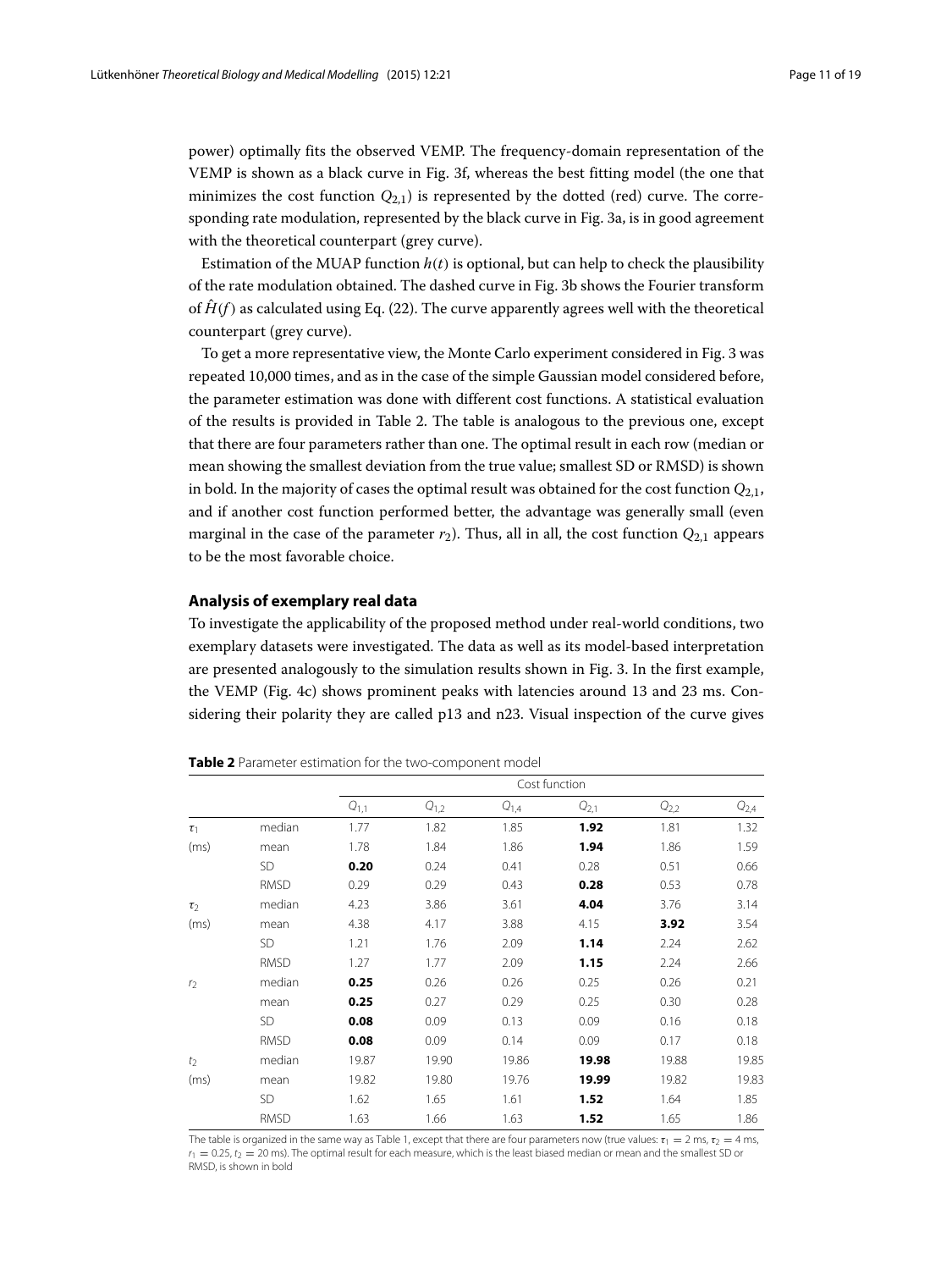

<span id="page-11-1"></span><span id="page-11-0"></span>no indication that this standard component of the VEMP is followed by a second component of significant amplitude. The analysis was therefore done with a one-component rate modulation (Fig. [4](#page-11-0)[a\)](#page-11-1). As in the simulations presented before, this function was iteratively adjusted so that the modulus of its Fourier transform (Fig. [4](#page-11-0)[d\)](#page-11-1) multiplied by the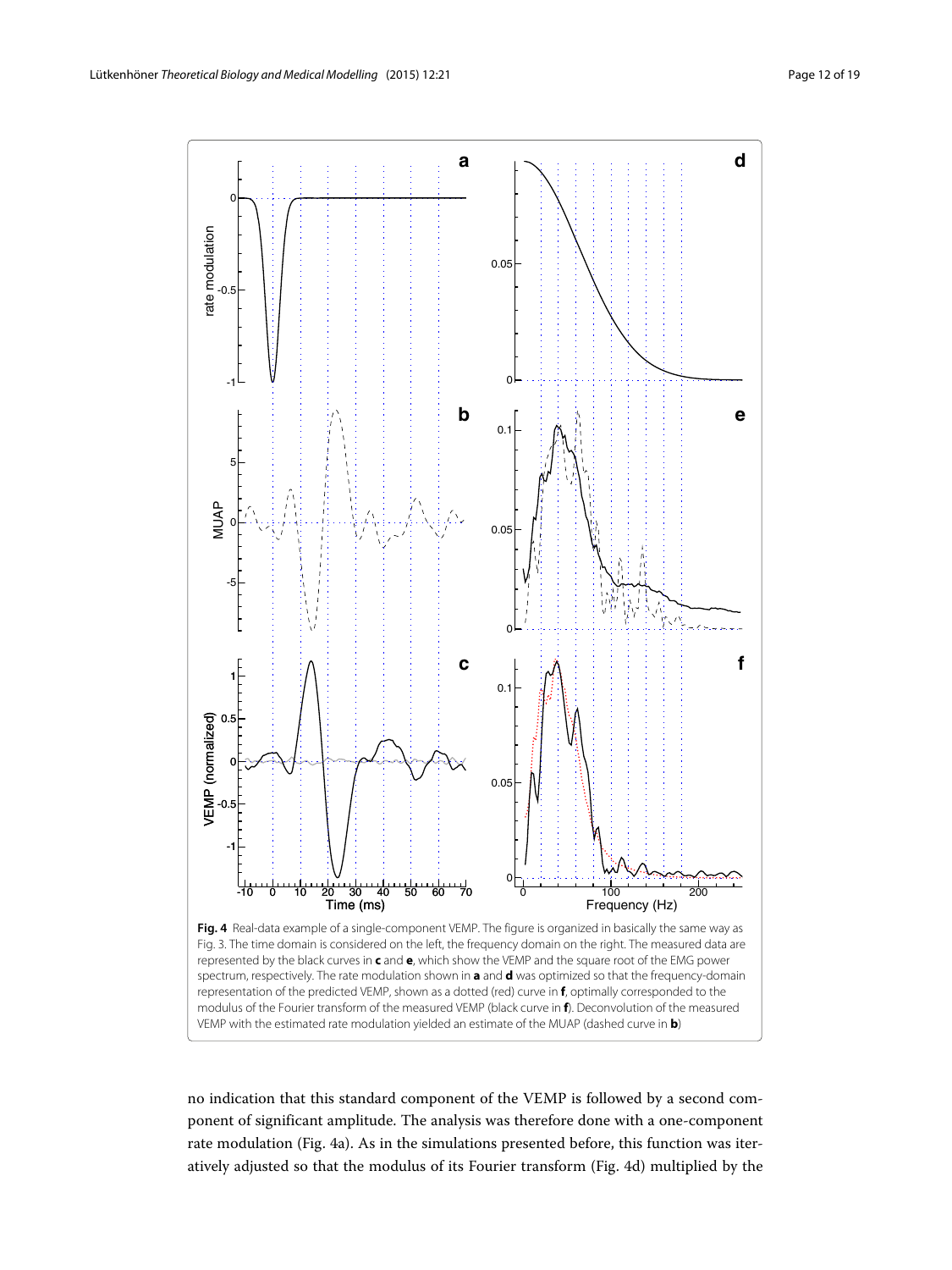square root of the EMG power spectrum estimated from the data (black curve in Fig. [4](#page-11-0)[e\)](#page-11-1) approximated the modulus of the Fourier transformed VEMP (solid curve in Fig. [4](#page-11-0)[f\)](#page-11-1) in the best possible way. The dotted curve in the latter panel, representing the modelling result, demonstrates that the data is explained quite well by our simple model, althought it has just one free parameter,  $\tau_1$  (for which we dermined the value 2.5 ms). The optional estimation of the MUAP function yielded the dashed curve in Fig. [4](#page-11-0)[b.](#page-11-1) Fourier transformation of this curve resulted in the dashed curve in Fig. [4](#page-11-0)[e,](#page-11-1) which is roughly consistent with the black curve in that panel. The deviations at higher frequencies are caused by the regularization factor in Eq. [\(22\)](#page-6-0). A convolution of the rate modulation (Fig. [4](#page-11-0)[a\)](#page-11-1) with the estimated MUAP (Fig. [4](#page-11-0)[b\)](#page-11-1) yields a curve that almost coincides with the measured VEMP (difference shown as a grey curve in Fig. [4](#page-11-0)[c\)](#page-11-1). This good agreement was to be expected, because the convolution basically inverts the estimation of the MUAP.

In the second example, the VEMP (Fig. [5c](#page-13-0)) is evidently composed of two components: The first component, with the peaks p13 and n23, is followed by a second component with peaks around 34 and 44 ms. Considering their polarity they are called n34 and p44. Colebatch et al. [\[11\]](#page-18-7) presumed that the second component is of cochlear rather than vestibular origin. Figure [5a](#page-13-0) shows the rate modulation determined for this example. To keep the number of parameters at a minimum, the two peaks of the rate modulation were assumed to have the same width, which in terms of Eq. [\(18\)](#page-4-0) means  $\tau_1 = \tau_2 = \tau$ . Optimization of the three remaining model parameters yielded  $\tau = 1.1$  ms,  $r_2 = 1.1$ , and  $t_2 = 20.9$ ms. Figure [5f](#page-13-0) shows a good agreement between data (solid curve) and model prediction (dotted curve). Thus, there seems to be no reason to use a more elaborate model. The improvement obtained by dropping the assumption  $\tau_1 = \tau_2$  (not shown in the figure) was indeed marginal. As in the previous example, the optional calculation of the MUAP yielded a roughly biphasic curve (Fig. [5b](#page-13-0)), the Fourier transform of which is shown as a dashed curve in Fig. [5e](#page-13-0). The VEMP predicted by convolving the estimated MUAP with the estimated rate modulation is again almost identical with the measured VEMP (difference shown as a grey curve in Fig. [5c](#page-13-0)).

#### **Discussion and conclusions**

This study started from the conjecture that the differences in the spectral densities of VEMP and EMG represent a signature which, if interpreted appropriately, can tell something about the generation of the VEMP. Model simulations building on previous theoretical work [\[4,](#page-18-0) [5,](#page-18-1) [10\]](#page-18-6) allowed us to make predictions about this signature. Our current understanding is that the VEMP represents a brief reduction of the firing probability of the motor units. To implement this idea in the convolution model given by Eq. [\(1\)](#page-1-1), the rate modulation is defined as a negative pulse. The width of the pulse can principally be estimated by comparing the locations of the spectral maxima of VEMP and EMG: the more they differ, the broader the peak (Fig. [1](#page-5-0)[c\)](#page-5-1). But when working with real data such as those presented in Fig. [4,](#page-11-0) noise typically prevents a precise estimation of spectral maxima. The problem can be overcome by resorting to a parameter optimization approach which accounts for the whole (or nearly the whole) spectrum. This way we derived the rate modulation shown in Fig. [4](#page-11-0)[a.](#page-11-1) For a Gaussian function with the standard deviation  $\tau$ , the full width at half maximum is  $2\sqrt{2 \ln 2} \tau \approx 2.355 \tau$ . Inserting the estimated  $\tau$  we get 5.9 ms, which is consistent with Colebatch and Rothwell [\[12\]](#page-18-8): In a study of single motor units they found inhibition windows with a duration between 2 and 8 ms (mean 3.6 ms).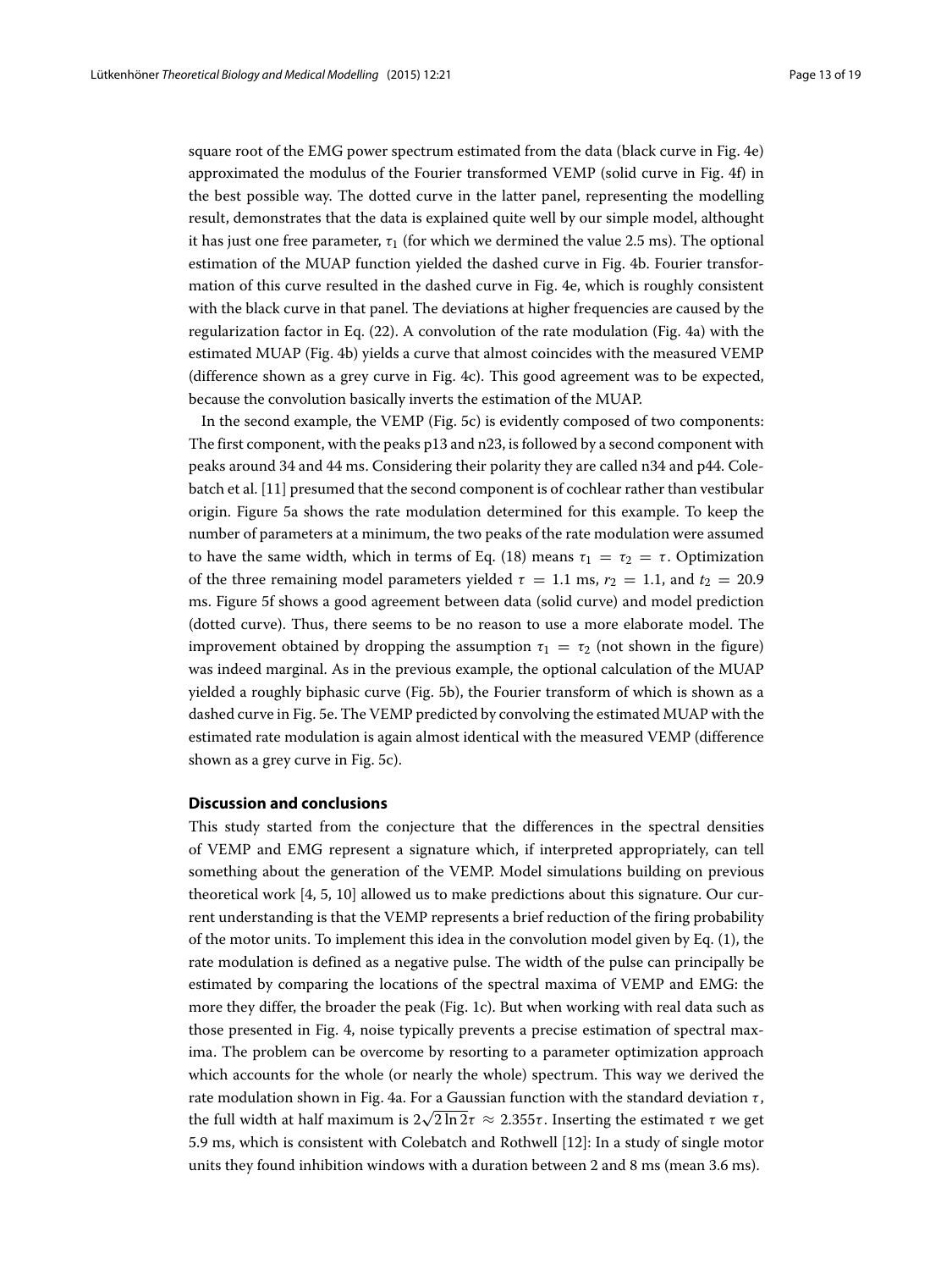

<span id="page-13-0"></span>A second VEMP component, which follows roughly 20 ms after the first one and has opposite polarity, is found in 55 % [\[13\]](#page-18-9) to 76 % [\[14\]](#page-18-10) of healthy subjects. Because this component does not depend on the integrity of the vestibular nerve, it is generally assumed to be of cochlear rather than vestibular origin [\[11\]](#page-18-7). But the component was identified also in deaf ears, which could be indicative of a dual origin: cochlear as well as vestibular [\[13\]](#page-18-9). No matter what the origin of the second component is, the analysis of a VEMP consisting of two components requires to choose a rate modulation with two peaks. In that case, the spectral density of the VEMP differs from the spectral density of the EMG by a more or less pronounced spectral minimum. This kind of signature is so salient in Fig. [5f](#page-13-0)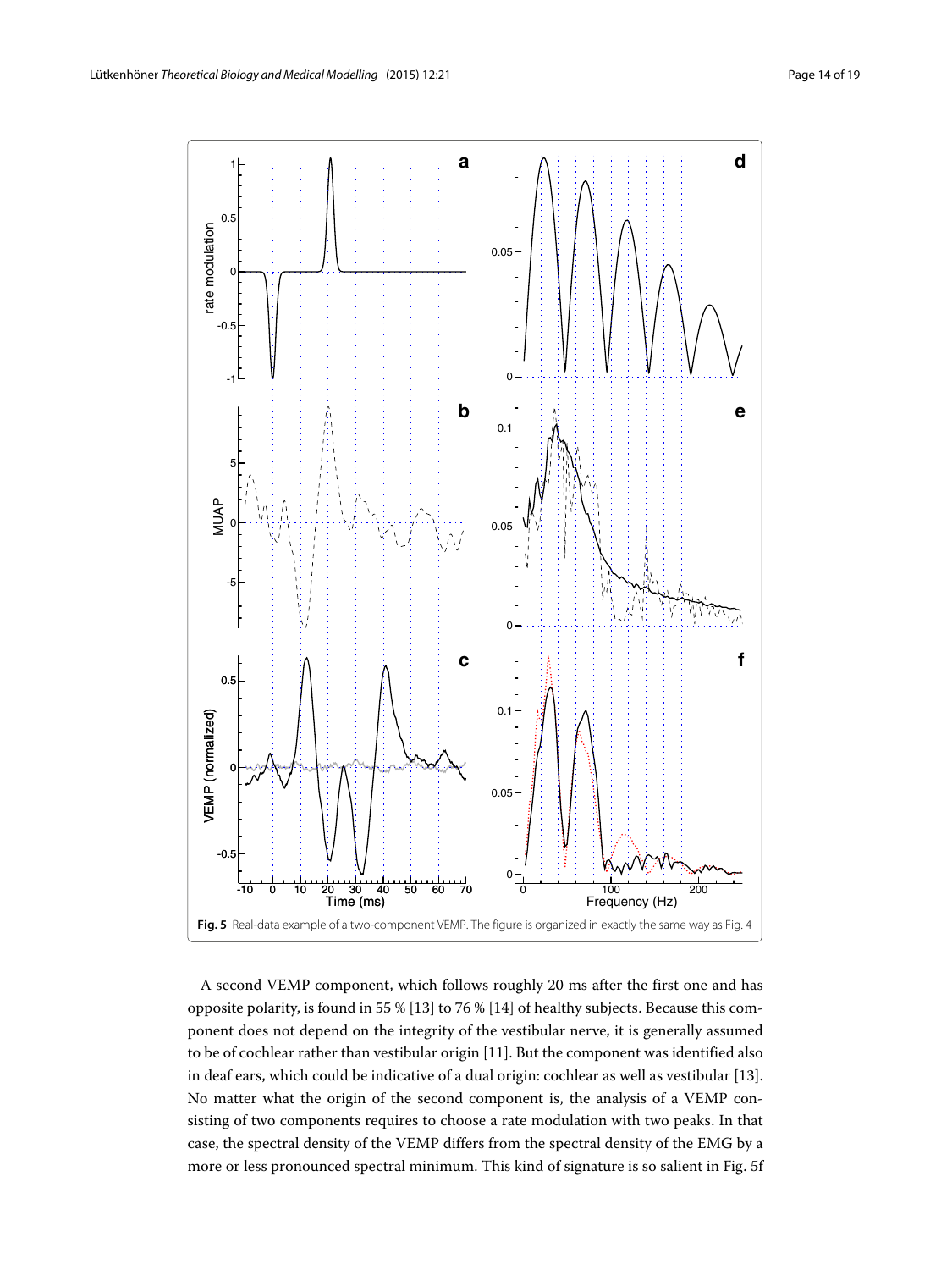that the evaluation can be done just by visual inspection. The location of the spectral minimum is easy to interpret, because it corresponds to the reciprocal of the latency difference between the two VEMP components. Other frequency-domain features are more difficult to understand. Thus, a parameter optimization has to be performed to explain given data in terms of a model. In the example presented in Fig. [5,](#page-13-0) the assumption of a two-component rate modulation was indeed suitable to explain the data. It was even possible to reduce the number of parameters by assuming that the two peaks of the rate modulation have the same width.

A key feature of the proposed method is that the rate modulation is characterized in terms of just a few parameters, whereas no assumptions whatsoever are made about the MUAP. The latter is considered as an arbitrary function to be estimated from the data (more precisely, only the modulus of the Fourier transform is relevant). Thus, the finding that the estimated MUAP (Figs. [4](#page-11-0)[b](#page-11-1) and [5b](#page-13-0)) is roughly biphasic, in good agreement with the theoretical functions used in the model simulations, does not reflect assumptions inherent to the model, but is based on the measured data. The reason why the rate modulation rather than the MUAP was parametrized (in theory, the latter possibility would work equally well) is that parameters closely related to the questions of interest can be chosen. If the VEMP has two components, the questions concern the latency difference as well as the amplitude ratio of the components, and the half width of each component. Inhibitory and excitatory rate modulations are distinguished by the sign, but apart from that they are handled in the same way. Although the method cannot be used to confirm the generally accepted opinion that the first VEMP component (p13-n23) is of an inhibitory nature, it is possible to relate the "polarity" (excitatory versus inhibitory) of any other component to that of the first component.

A drawback of the normalization in Eq. [\(16\)](#page-3-0) is that the estimated functions are unscaled. In this respect the present approach is clearly inferior to a method developed by Lütken-höner and Basel [\[6\]](#page-18-2), where the deconvolution algorithm exploits the relationship between VEMP and associated variance modulation. But that method is applicable only in wellchosen cases, because a variance modulation with a sufficient signal-to-noise ratio is rather the exception. The present approach, by contrast, promises to be workable whenever an acceptable VEMP was recorded, because this normally means that the EMG power spectrum can be estimated reasonably well, too. Considering the fact that both deconvolution approaches have advantages and disadvantages, the question arises as to whether they can be combined. This should indeed be possible. The general idea is that the unscaled functions obtained with the method proposed here are scaled using the previously developed algorithm. Conceptually, given unscaled estimates of rate modulation and MUAP, a simulation as presented in Fig. [3](#page-9-0) could be run, provided that suitable assumptions are made about what is unknown. Detailed knowledge of the statistical distribution of the MUAP amplitudes is not essential, because a normalization of the EMG (such that it has unit variance) prior to the estimation of the VEMP basically eliminates the dependence of the VEMP on the MUAP amplitudes [\[5\]](#page-18-1). In essence, only two unknown parameters remain: the mean MUAP rate and the scaling factor for the rate modulation. These two parameters could be optimized by comparing the variance modulation estimated from simulated EMG data with the variance modulation derived from the experimental data. Even if the signal-to-noise ratio of the latter is too bad for a stand-alone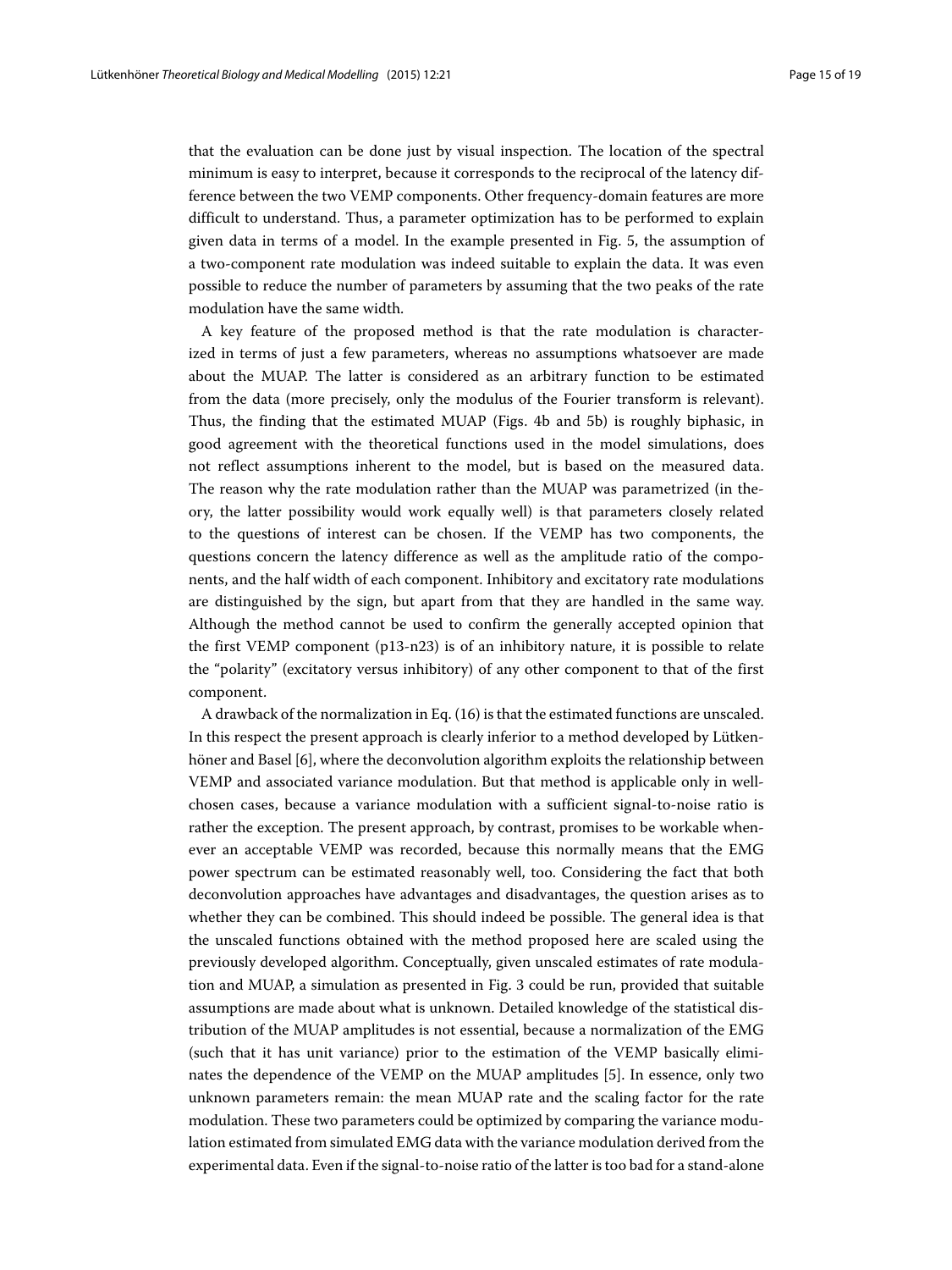deconvolution as proposed in our previous article [\[6\]](#page-18-2), there may be enough information for optimizing only two parameters. This consideration shows that the deconvolution method developed in this study could eventually become a key component of a more comprehensive deconvolution approach that simultaneously works on VEMP, associated variance modulation, and power spectrum of the EMG.

#### <span id="page-15-1"></span>**Methods**

#### **Monte Carlo experiments**

A synthetic EMG was calculated using Eq. [\(3\)](#page-2-3). As to the definition of the MUAP function *h*(*t*), we basically followed Wit and Kingma [\[4\]](#page-18-0), who suggested to use the first derivative of a Gaussian. Such a function is symmetric in the sense that its shape is invariant under time reversal (apart from the sign). However, to be more realistic, it could be useful to allow for some degree of asymmetry, and therefore we defined the MUAP function as follows:

<span id="page-15-0"></span>
$$
h(t) = \frac{2\pi^{-1/4}}{\sqrt{\theta_1^{-1} + \theta_2^{-1}}} \begin{cases} t\theta_1^{-2} \exp\left(-t^2\theta_1^{-2}/2\right) & \text{if } t < 0\\ t\theta_2^{-2} \exp\left(-t^2\theta_2^{-2}/2\right) & \text{if } t \ge 0 \end{cases}
$$
(24)

This function has an  $L^2$  norm of one and mean zero. It is continuous at  $t = 0$ , but only for  $\theta_1 = \theta_2$  it is continuously differentiable at this point. The latter requirement corresponds to the original proposal by Wit and Kingma [\[4\]](#page-18-0). Figure [6](#page-15-2) shows the graph of  $h(t)$  for  $\theta_1 = 2$ ms and  $\theta_2 = 6$  ms. The function reaches a minimum at  $t = -\theta_1$  and a maximum at  $t = \theta_2$ (see dotted vertical lines).

The application of Eq. [\(3\)](#page-2-3) requires that random numbers  $a_n$  and  $t_n$  ( $1 \le n \le N$ ) are generated. Strictly speaking, the total number of contributing MUAPs, *N*, is a random number as well. As to the MUAP occurrence times  $t_n$ , the task was accomplished by considering the MUAP generation as a time-dependent Poisson process (see, e.g., [\[15\]](#page-18-11)). More specifically, the mean number of MUAPs occurring between *t* and  $t + \Delta t$  was assumed to be  $\rho(t)\Delta t$ , where  $\rho(t)$  is a rate function; the Matlab function POISSRND converted the mean number into a random number of MUAPs (mostly 0 or 1, provided that  $\Delta t$  is sufficiently small; the simulations presented here were performed with  $\Delta t = 0.5$  ms). To generate all the required MUAP occurrence times, the time range of interest (with some extra time on both sides, to avoid edge effects) was sampled at intervals of  $\Delta t$ , and the

<span id="page-15-2"></span>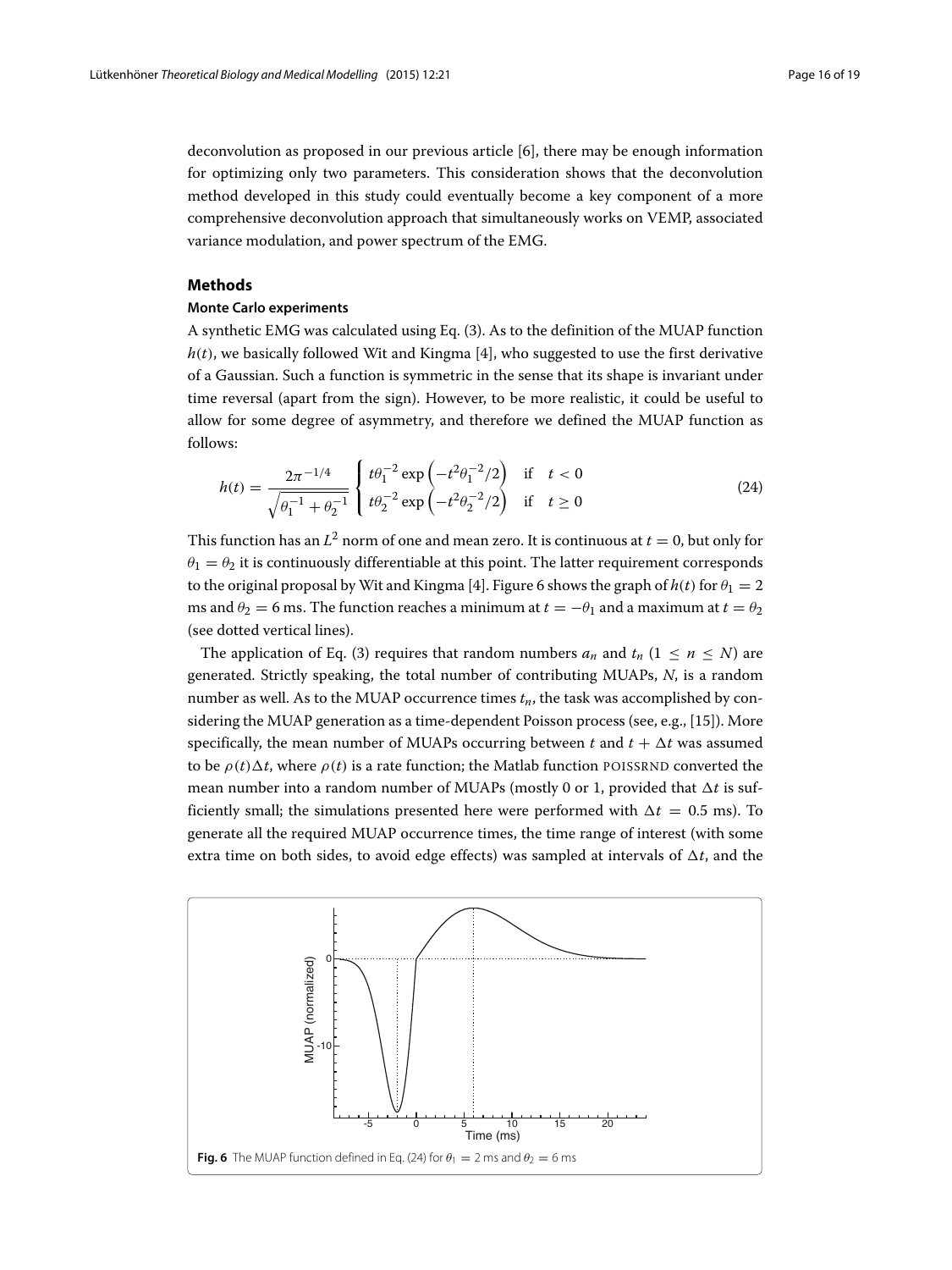idea of a Poisson process was successively applied to each sampling time. The amplitude values associated with the occurrence times were drawn from a gamma distribution with shape parameter 2, as already suggested by Wit and Kingma [\[4\]](#page-18-0). For the sake of convenience, the value 1/2 was chosen for the scale parameter of the distribution, which has the consequence that the mean amplitude is  $\bar{a} = 1$ . Gamma distributed random numbers were generated using the Matlab function GAMRND.

What remains to be done is to specify the rate function  $\rho(t)$ . This function is closely related to one of the key quantities of the present study: By definition of the rate modulation  $r(t)$ , the rate is

$$
\rho(t) = \rho_0 \cdot \left(1 + r(t)\right),\tag{25}
$$

where  $\rho_0$  denotes, as in the context of Eq. [\(12\)](#page-3-1), the mean MUAP rate of the undisturbed EMG (no VEMP eliciting stimulus). To simulate a typical VEMP experiment, the stimulus was assumed to be presented at intervals of 250 ms, and a corresponding periodicity was implemented also into the rate  $\rho(t)$ .

The Monte Carlo simulations were complemented by numerical calculations based on Eq. [\(1\)](#page-1-1). The constant factor in that equation can be expressed as

 $c_v = \bar{a}\rho_0$  (26)

under the conditions considered here [\[5\]](#page-18-1). The convolution integral was calculated using the Matlab function CONV.

### **Exemplary real data**

Two exemplary sets of real data were taken from an archive compiled by Lütkenhöner et al. [\[16\]](#page-18-12), which comprises data from patients who underwent VEMP testing as part of a clinical evaluation of their dizziness symptoms. In brief, VEMPs were elicited by 500-Hz Gaussian tone pulses with a full width at half maximum of 4 ms, which were presented at a rate of 4/s (peak-equivalent sound pressure level of 107 dB). The electromyogram, recorded from the sternocleidomastoid muscle, was continuously digitized at a rate of 10 kHz. Each data set comprises 200 stimulus presentations.

#### **Estimation of the rate modulation from given data**

Simulated as well as real data were analysed using custom Matlab scripts. The estimation of the rate modulation from given data requires determining optimal values for a limited number of parameters. This inherently nonlinear problem was solved using the Matlab function FMINSEARCH, which is an implementation of the simplex search method of Lagarias et al. [\[17\]](#page-18-13): a direct search method which gets along without calculating numerical or analytic gradients. Figure [7](#page-17-3) schematically illustrates how the nonlinear optimization routine drives the overall algorithm. The optimization is started by providing an initial guess of the parameters, which are, then, iteratively improved until a predefined exit condition is fulfilled. It is convenient to define the rate modulation in the time domain, although the algorithm itself works with the magnitude of the Fourier transform. The number of parameters should be restricted to a minimum. A single parameter (defining the duration of the rate modulation) can be sufficient for VEMPs showing no clear indication of a second component, whereas for VEMPs consisting of two components, three or four parameters can be sufficient (defining the amplitude ratio and the time lag of the two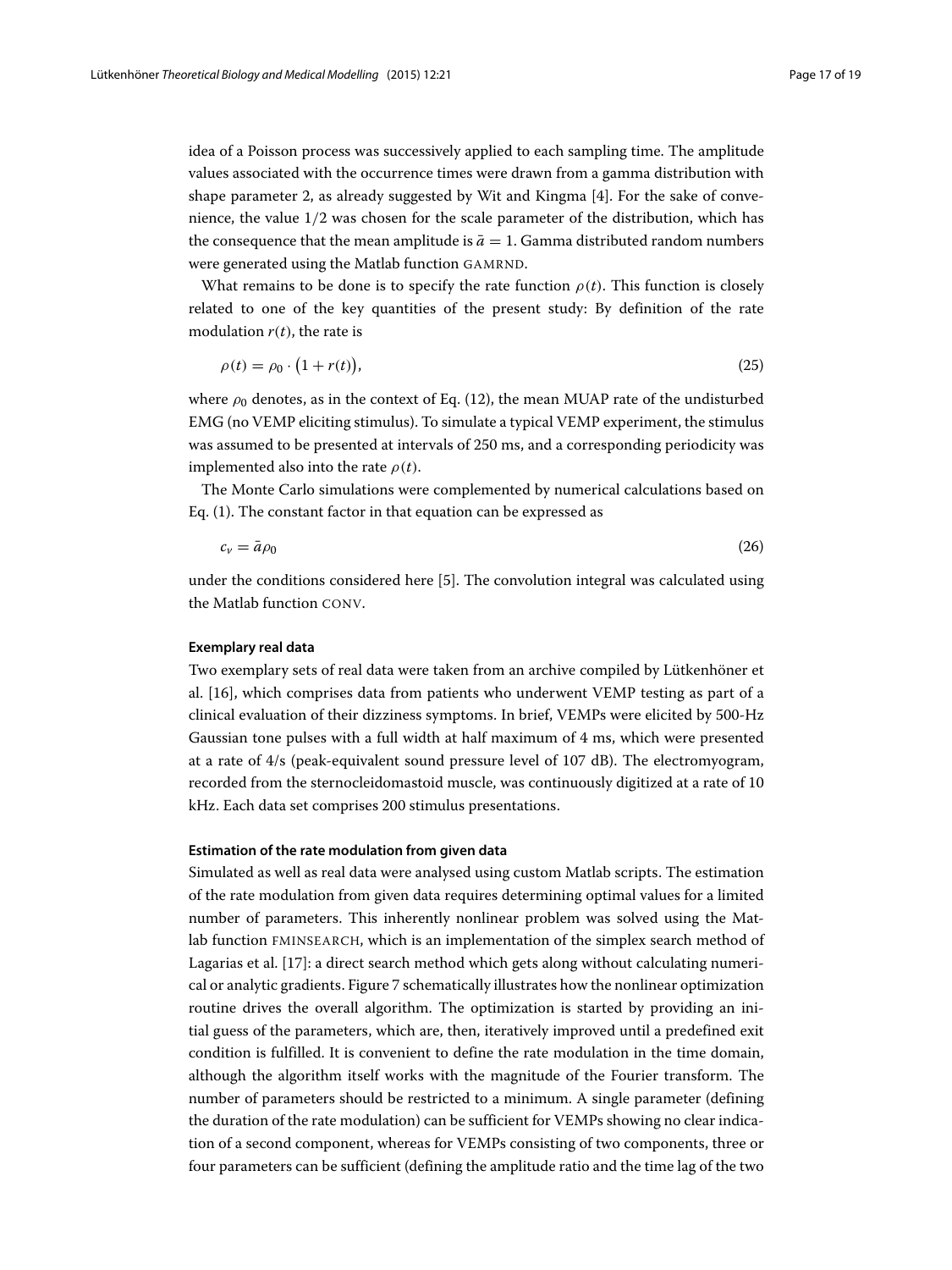

<span id="page-17-3"></span>rate modulations as well as their durations; it may be possible to assume that the latter two parameters are identical).

The data required by the algorithm consist of the measured VEMP,  $\bar{v}(t)$ , and an estimate of the magnitude of the Fourier transformed MUAP,  $|\bar{H}(f)|$ , which is basically the square root of the EMG power spectrum. The latter was estimated by means of the Matlab function PWELCH. Figure [7](#page-17-3) illustrates that the algorithm uses the two types of data in a quite different way:  $|\bar{H}(f)|$  is multiplied by  $|R(f)|$  to predict the magnitude of the Fourier transformed VEMP, whereas  $\bar{v}(t)$  directly enters the calculation of a figure of merit (after transformation into the frequency domain).The figure of merit quantifies the difference between predicted and measured VEMP using the cost function defined in Eq. [\(16\)](#page-3-0). This measure eventually determines the next action taken by the nonlinear optimization routine (i.e., either continuation with a new set of parameters or exit).

Constraints were implemented by means of parameter transformations. More specifically, to ensure that a certain parameter  $a$  is always greater than a lower limit  $a_0$ , the optimization procedure internally worked with a parameter  $\alpha$ , assuming that  $a = a_0 + \alpha^2$ . This way the model parameters in Eq. [\(18\)](#page-4-0) were constrained as follows:  $r_k \ge -1$  and  $\tau_k \geq 1$  ms  $(1 \leq k \leq K)$ , and  $t_k \geq t_{k-1}$   $(2 \leq k \leq K)$ .

#### **Competing interests**

The author declares that he has no competing interests.

#### **Acknowledgements**

This work was supported by the Deutsche Forschungsgemeinschaft (grant LU 342/12-1) and the Open Access Publication Fund of the University of Munster.

Received: 16 April 2015 Accepted: 21 September 2015 Published online: 06 October 2015

#### **References**

- <span id="page-17-0"></span>1. Rosengren SM, Welgampola MS, Colebatch JG. Vestibular evoked myogenic potentials: past, present and future. Clin Neurophysiol. 2010;121:636–51.
- <span id="page-17-1"></span>2. Curthoys IS. A critical review of the neurophysiological evidence underlying clinical vestibular testing using sound, vibration and galvanic stimuli. Clin Neurophysiol. 2010;121:132–44.
- <span id="page-17-2"></span>3. Rosengren SM, Kingma H. New perspectives on vestibular evoked myogenic potentials. Curr Opin Neurol. 2013;26: 74–80.